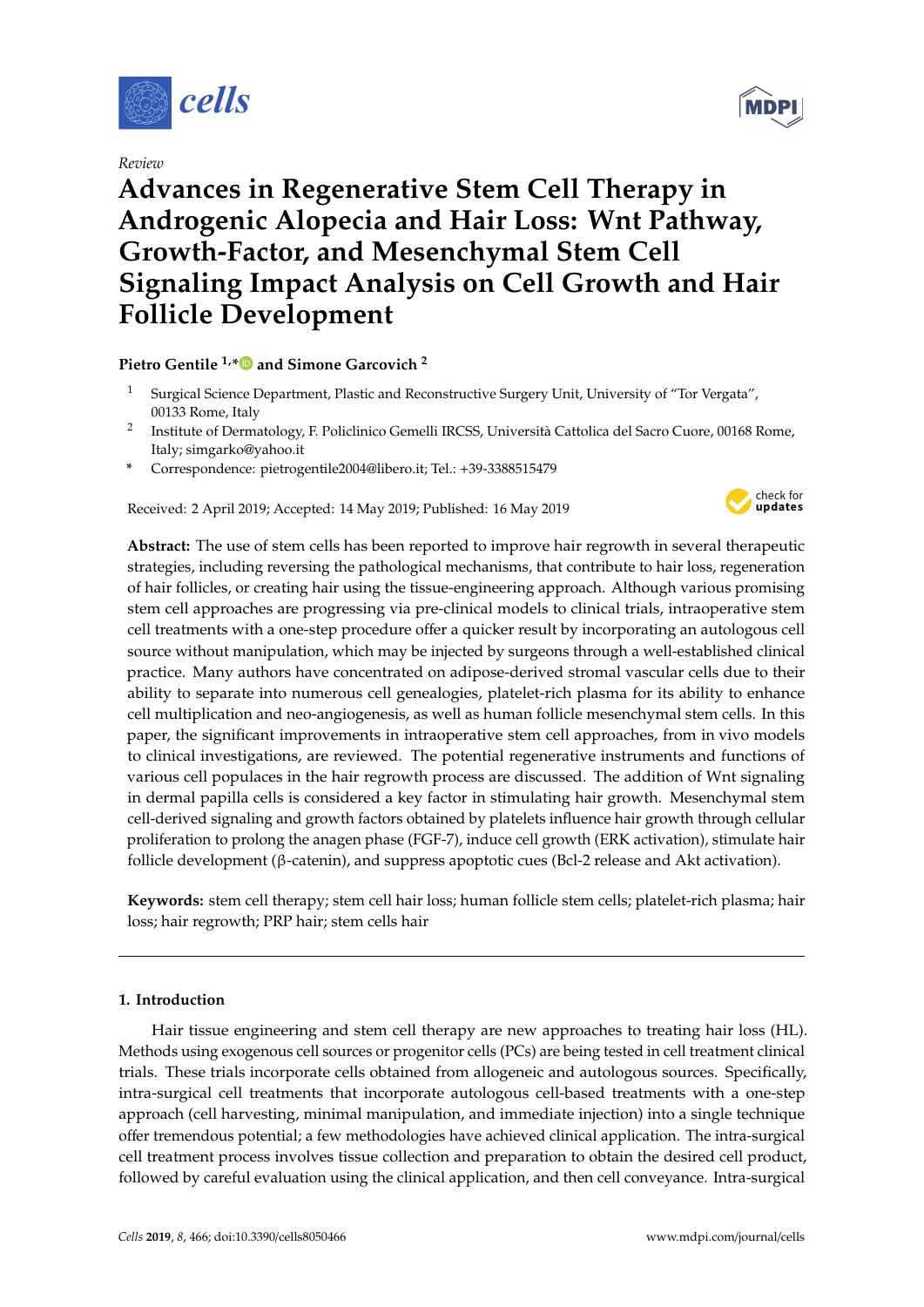cell treatment benefits from the availability and safety of using the patient's own cells, which do not trigger an adverse reaction, as well as from the numerous important cell types that can be harvested using minimally invasive strategies [\[1\]](#page-14-0).

This treatment bypasses a significant number of restrictions associated with exogenous cell treatment by avoiding in vitro cell control and expensive cell extension, the requirement for good manufacturing practice (GMP) facilities, the need to procure a work force for cell culture preparation, the potential for pollution, and a second method (at an alternate time point) to collect the cells. It might be helpful to maintain a strategic distance from the cell culture to restrict phenotype changes that may occur when cells are expelled from their local microenvironment for an all-encompassing time period [\[1\]](#page-14-0).

Additionally, the techniques are entirely performed inside the surgical room (in absence of culture growth), which may lessen the hold-up time for the medical procedure. The U.S. Food and Drug Administration (FDA), the European Medicines Agency (EMA), and other administrative specialists consider grown-up cell products as biological products that can be partitioned into two classes: minimally manipulated biological products (obtained through centrifugation, filtration, and isolation without cell expansion) and manipulated biological products (obtained through culture-expanded stem cells). Certain intraoperative cell approaches fit the minimally-manipulated biological product category in which broad clinical trials are not required, consequently speeding up potential interpretation to facilities.

#### **2. Hair Loss and Androgenic Alopecia: Bio-Molecular Pathway Disorder**

HL is determined by an assortment of factors: inherited (trichodystrophy and androgenetic alopecia), accompanying comorbidity conditions, hormonal clutters (thyroid organ disease, insulin resistance), immune system (patchy alopecia and lupus erythematous), nutritional scatters, environmental elements (drugs, ultraviolet (UV) radiation), mental disorders (stress and trichotillomania), and aging. Harming factors influence the hair cycle (HC) and reduce stem cell activity and hair follicle recovery capacity [\[2\]](#page-14-1).

A clinical need exists for the advancement of biotechnology to enhance hair growth to address the HL issue, specifically, in cases of androgenic alopecia (AGA).

AGA is a dynamic and incessant HL issue affecting 80% of white males and 40% of white females below the age of 70, in which lymphocytes and mast cells have been identified around the miniaturizing follicle in the stem-cell-rich knot zone [\[3](#page-14-2)[–6\]](#page-14-3). The scaling down of the follicles (i.e., miniaturization) is characterized by a depletion of the anagen stage, with an enhancement in the measure of resting hair follicles (HF), telogen, and the presence of infinitesimal hairs on a bald scalp [\[5](#page-14-4)[–7\]](#page-14-5).

Current drugs available to treat AGA include medications such as Finasteride<sup>®</sup>; topical moisturizers such as Minoxidil®, and surgical procedures such as hair transplantation [\[4\]](#page-14-6). In HL scalps, the hair follicle stem cell numbers remain unaltered; however, the quantity of the more effectively multiplying PCs significantly decreases [\[7\]](#page-14-5).

Along these lines, the aim of hair tissue engineering is developing new autologous advancements to induce hair regrowth by in vitro and ex vivo cultures or by in vivo recovery and bio-stimulation. Autologous stem cells (SCs) have been of particular interest for application in hair regrowth. Some early endeavors in the field concentrated on disengaging essential cells from a biopsy of the scalp tissue and maturing the cells ex vivo for a resulting injection into the patient.

Alopecia includes modifications to two sorts of hair SCs, represented by the hair follicle stem cells (HFSCs) and the dermal papilla cells (DPCs)  $[8,9]$  $[8,9]$ .

HFSCs and DPCs guarantee conditions for appropriate hair recovery and regeneration [\[9\]](#page-14-8). In scarring alopecia (lupus erythematous, lichen planus), provocative cell invasion around the bulge results in an irreversible loss of HFSCs. Despite the PCs being harmed, HFSCs are saved in patchy and AGA, and this is the reason why this kind of HL can be reversible [\[9\]](#page-14-8).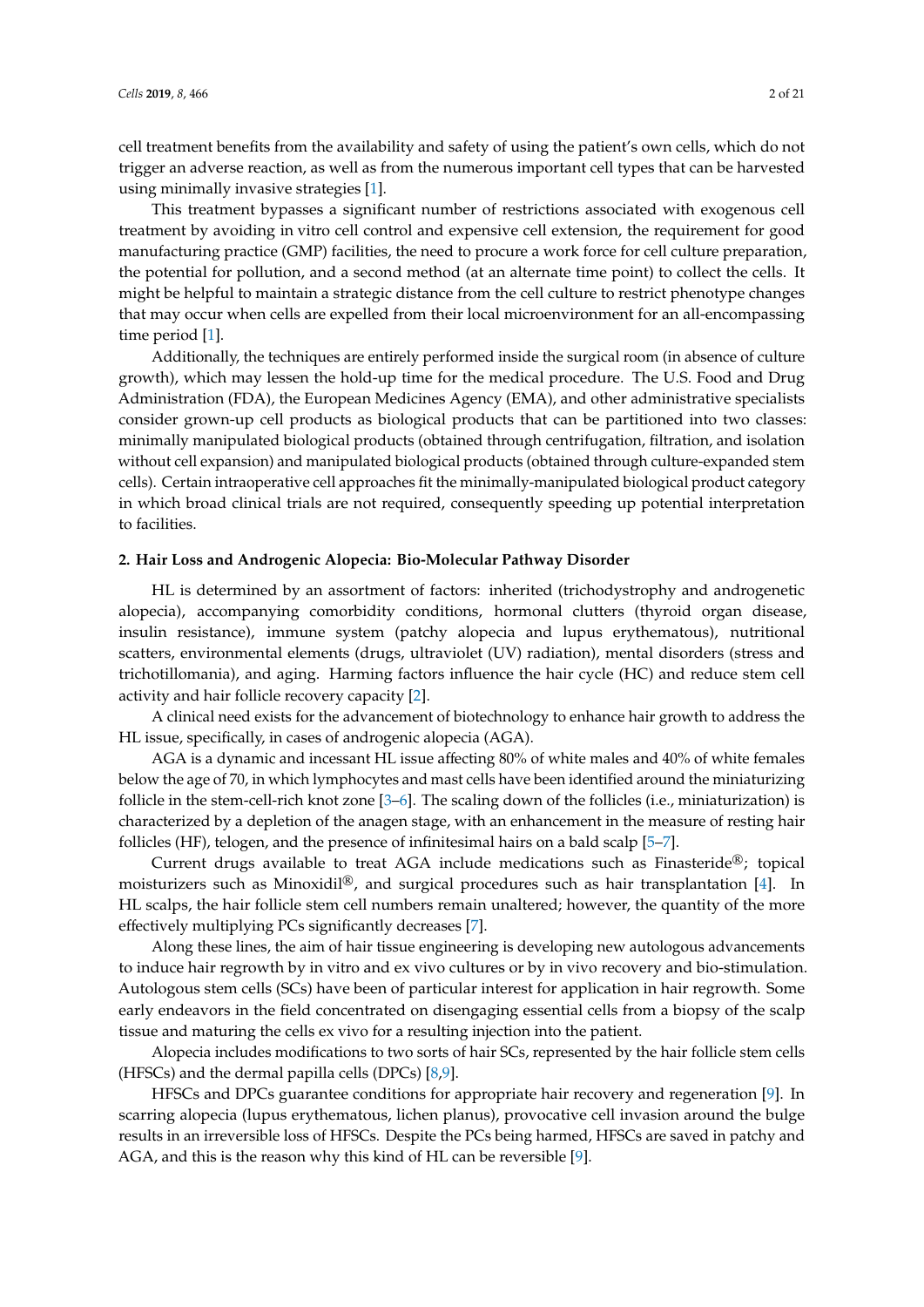Bulge SCs have been progressively portrayed, particularly in murine HFs, thereby promoting their recognition, although no widespread marker has been found for them. An example is cytokeratin 15 (CK15), which explains why CK15+/integrin  $\alpha$ 6+ or CD34+/integrin  $\alpha$ 6+ cells have been distinguished as bulge cells [\[10\]](#page-14-9).

Research on murine HFs has shown the expression of CK19 [\[11,](#page-14-10)[12\]](#page-14-11) and various transcriptional factors, that is, Gli1, Sox9, LHX2, Hopx, Tcf3, and Nfatc1, [\[11](#page-14-10)[,13\]](#page-14-12). The expression of specific markers relies on the HC stage and on the exact area of the cells inside the bulge [\[11](#page-14-10)[,14\]](#page-14-13). Lgr5, a receptor engaged in the Wnt signaling pathway, has been distinguished as a genuine marker of HFSCs [\[13\]](#page-14-12).

The SCs of the upper and lower parts of the bulge in telogen HFs influence the expression of CD34 and part of the lower portion of Lgr5. Cells that are involved in the growth of another anagen hair express Lgr5 and not CD34 [\[15\]](#page-14-14).

Cells of the upper piece of the bulge present a higher expression of Nfatc1, which is related to a condition of rest [\[6\]](#page-14-3). Expression of Lgr6 [\[14,](#page-14-13)[16\]](#page-14-15) and Lrig1 [\[14](#page-14-13)[,17\]](#page-14-16) has been observed inside the isthmus. The PCs of the germinal matrix are obtained from the SCs of the bulge, but unlike them, the PCs display a high grade of P-cadherin [\[11](#page-14-10)[,18\]](#page-14-17).

Human HFSCs (H-HFSCs) are less known than murine HFSCs (M-HFSCs). It appears that specific markers are normal in both human and mouse HFSCs: CD34 [\[19,](#page-14-18)[20\]](#page-14-19), K15 [\[8,](#page-14-7)[19\]](#page-14-18), K19 [\[19,](#page-14-18)[21\]](#page-15-0), and CD200  $[8,19,20]$  $[8,19,20]$  $[8,19,20]$ . The presence of different markers (i.e., Sox9 and LHX2) requires further examination [\[22\]](#page-15-1). Markers found only in H-HFSCs are PHLDA1 [\[19](#page-14-18)[,23\]](#page-15-2) and EpCAM/Ber-EP4, which is considered a valuable marker of the telogen optional hair germ [\[18](#page-14-17)[,19\]](#page-14-18). Dermal papilla (DP) cells present distinctive markers, including the cells from hair follicle cells (HFs) and dermal fibroblasts [\[24\]](#page-15-3). Alkaline phosphatase (ALP) is critical for both human and murine HFs, and it is the most explicit of the markers [\[21](#page-15-0)[,22,](#page-15-1)[24\]](#page-15-3); wherein its high action is considered a marker of DP cell separation [\[24,](#page-15-3)[25\]](#page-15-4). Additionally, α-SMA [\[24,](#page-15-3)[25\]](#page-15-4), laminin, ad fibronectin [\[24\]](#page-15-3), and CD133 [\[24](#page-15-3)[,26\]](#page-15-5) expression have been observed in DPCs.

Marker expression modify in disease states. The immunoreactivity of CK15 is diminished in individuals with patchy alopecia, and is also identified in AGA [\[10\]](#page-14-9). HF of the scalp's front part displays a shortage of CD34 in AGA, whereas its appearance is conserved in HF of the occipital locale [\[10\]](#page-14-9). In patchy alopecia, CD200, another marker of matrix cells, is expressed ineffectively, which might be an indication of a reduction in the immune benefit contributing to pathogenesis (i.e., response of auto reactive lymphocytes) [\[10,](#page-14-9)[27\]](#page-15-6).

SCs in the bulge remain in the resting stage for the vast majority of their lives, yet they can be actuated by relying upon the HC stage. Several theories with respect to the course and control of the HC have been proposed amid research in mouse models [\[12\]](#page-14-11). From the HC in mice, in the anagen stage, SCs in the bulge are separated multiple times and remain inside the niche, whereas cells of the germinal matrix divide strongly and produce the maturing hair shaft. During the catagen stage, cells from the germinal matrix experience apoptosis, while SCs of the bulge move out of it to the outer HF and, in this manner, toward the finish of the catagen stage, where they shape another bulge around the hair stem and another germinal matrix under the bulge. SCs in the bulge remain in a condition of rest during the telogen stage, and between the telogen and anagen stages, where they self-recover or move, creating a pool of germinal framework cells that multiply to shape the hair matrix [\[28\]](#page-15-7).

The priority is on derivative cells in the bulge, which are the alleged SCs progenitor cells of the germinal matrix in the outflow of genes that influence stem cell activation, which have priority in expansion during the recovery cycle, even before the cells in the bulge [\[11](#page-14-10)[,29](#page-15-8)[,30\]](#page-15-9).

The interpretation of the HC into the human HC has a few constraints due to the distinctive lengths of anagen [\[31](#page-15-10)[,32\]](#page-15-11), asynchrony of the human cycle [\[31,](#page-15-10)[33\]](#page-15-12), or the alternate response to the impact of hormonal variables [\[31](#page-15-10)[,34\]](#page-15-13). Different papers reported the results of human scalp skin xenografted onto immune-compromised mice to set up the HC course in vivo in people [\[31](#page-15-10)[,35\]](#page-15-14).

The action of SCs in the bulge is controlled by its microenvironment (i.e., a supposed niche). This microenvironment incorporates the daughter cells of the SCs in the bulge, which enact their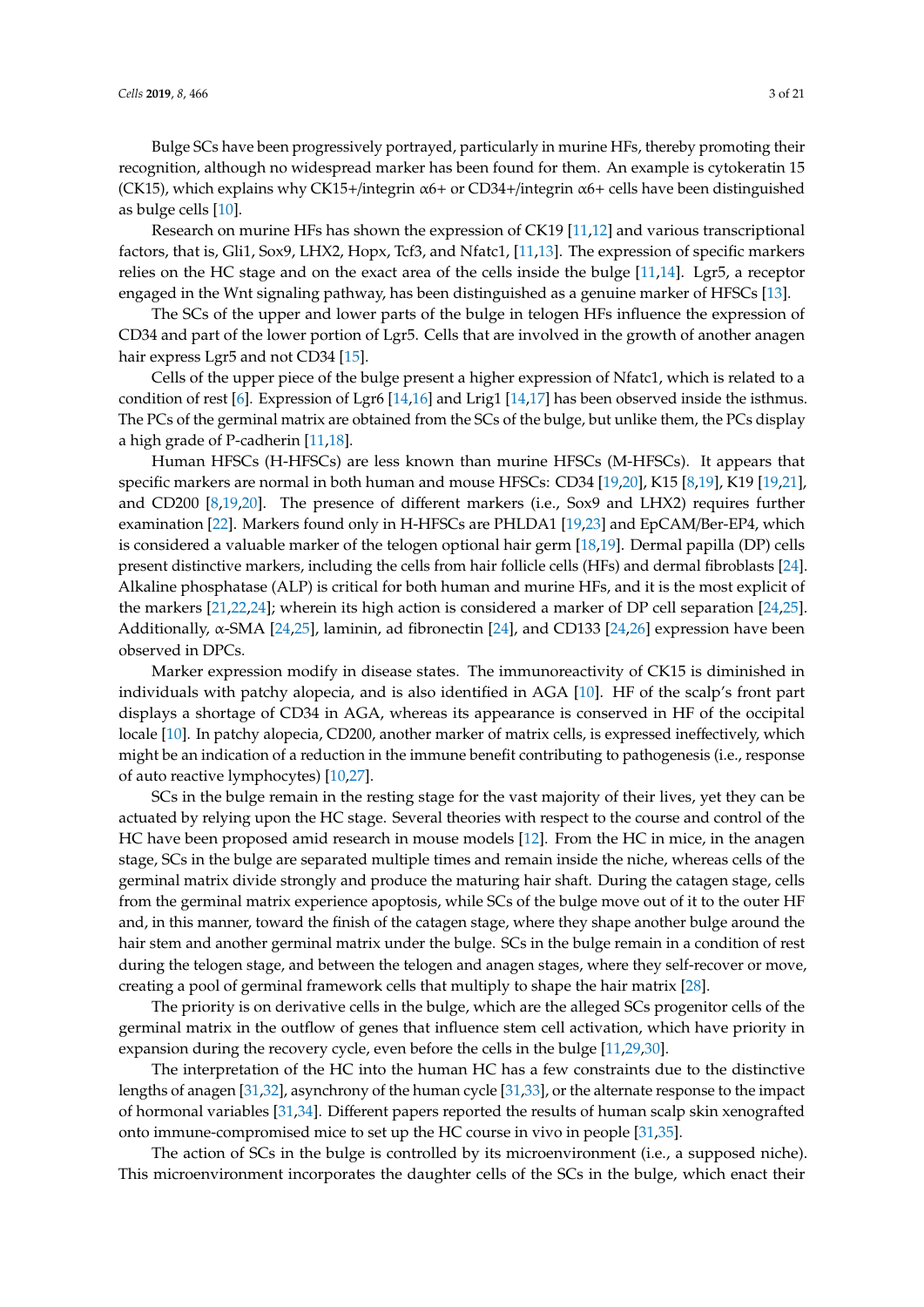self-recovery ahead of schedule and in the late anagen stages [\[36\]](#page-15-15). SCs are fundamentally influenced by the mesenchymal cells (MCs) of the DP, which are in close contact with the cells of the germinal matrix that are isolated by the basal membrane [\[14\]](#page-14-13). They appear to be of vital significance in the activation of hair growth and in signal transmission during recovery [\[11,](#page-14-10)[30\]](#page-15-9).

Investigations have demonstrated that hair recovery is impossible after laser treatment, on the grounds that the HF cycle stops at the telogen stage without advancing to the anagen stage [\[14,](#page-14-13)[28](#page-15-7)[,30](#page-15-9)[,37\]](#page-15-16). Infusions of exosomes obtained from DPCs to HFs have been found to accelerate the passage of anagen and catagen delay by means of the β-catenin and Shh pathways [\[38\]](#page-15-17). HFSCs are additionally influenced by fibroblasts in the reticular and papillary layers of the dermis, in addition to the subcutaneous tissue [\[14\]](#page-14-13). Inside the niche, there are melanocyte SCs that are in charge of the formation of mature melanocytes that confer color to maturing hair. The survival and growth of MSCs relies on signs transmitted by the HF epithelial cells (ECs), for instance, the TGF-β or the Wnt pathway [\[14,](#page-14-13)[36\]](#page-15-15). The extracellular matrix is another part of the microenvironment. It specifically influences the SCs through the arrangement of the basal layer, in which undifferentiated cells are in contact and regulated, for instance, by integrins [\[11,](#page-14-10)[28\]](#page-15-7).

#### **3. SCs Use in HF Regeneration**

HFs are immunologically-favored spots, similar to the cerebrum, eyes, and gonads, and they are influenced by the neuroendocrine-immune system [\[26\]](#page-15-5). In physiological conditions, this is influenced by: (1) Low expression or non-appearance of the principle MHC I antigens, (2) the presence of malfunctioning Langerhans cells, and (3) local expression of immunosuppressive substances (TGF- $\beta$ 1 and  $\alpha$ -melanocytes MSH) [\[26,](#page-15-5)[39\]](#page-15-18). Inferred from this is that HFs can be effortlessly used in transplantation.

Multipotent SCs can re-generate HFs with sebaceous organs in the skin. Given current information, SCs can be used to regenerate hairs in a few therapeutic methodologies such as: (1) Reversing the pathological mechanisms that determine HL (particularly in AGA), (2) regenerating mature HFs from their parts (cells in the bulge can regenerate an entire hair), and (3) neogenesis of HFs from a SC-culture with separated cells or tissue designing [\[40](#page-15-19)[–42\]](#page-15-20).

# **4. FDA and European Rules Regarding Use of Adipose Derived-Stromal Vascular Cells (AD-SVFs) and Human Follicle Mesenchymal Stem Cells (HF-MSCs)**

The U.S. Food and Drug Administration (FDA) and the European Medicines Agency (EMA) consider grown-up cell products as biological products that are isolated into two classes: minimally manipulated biological products and manipulated biological products. Regulation number 1394/2007 of the European Parliament for cutting-edge treatments defines "bioprocess engineering products," which excludes products that contain or are made solely of cells and non-vital human or animal tissues that do not have pharmacological, immunologic, or metabolic activity. Included amongst the advanced therapy pharmaceutical products are ones used for gene and somatic cell treatment (Directive 2001/83/European Parliament, Annex I). Cells and tissues are to be viewed as results of the bioprocess engineering products in the event that they experience "extensive manipulation". This rule contrasts between extensive and minimal manipulation. Manipulations that are not considered as bioprocess engineering include the following: cutting, granulating, forming, purification, centrifugation, absorbing anti-toxins or antimicrobial arrangements, cleansing, lighting, partition, fixation or decontamination, filtration, lyophilization, solidifying cryopreservation, and nitrification. The definition of medicines for advanced therapy excludes non-repetitive preparations completed under the supervision of a doctor running an individual remedy for a product explicitly intended for that specific patient, without obviously disregarding the important standards that identify with quality and security.

Further to the execution of Article 17 of Regulation (EC) No 1394/2007 (the Advanced Therapy Medicinal Products (ATMPs) Regulation), applicants are required to approach the Committee for Advanced Therapies (CAT) with a logical proposal for the arrangement of ATMPs. The committee is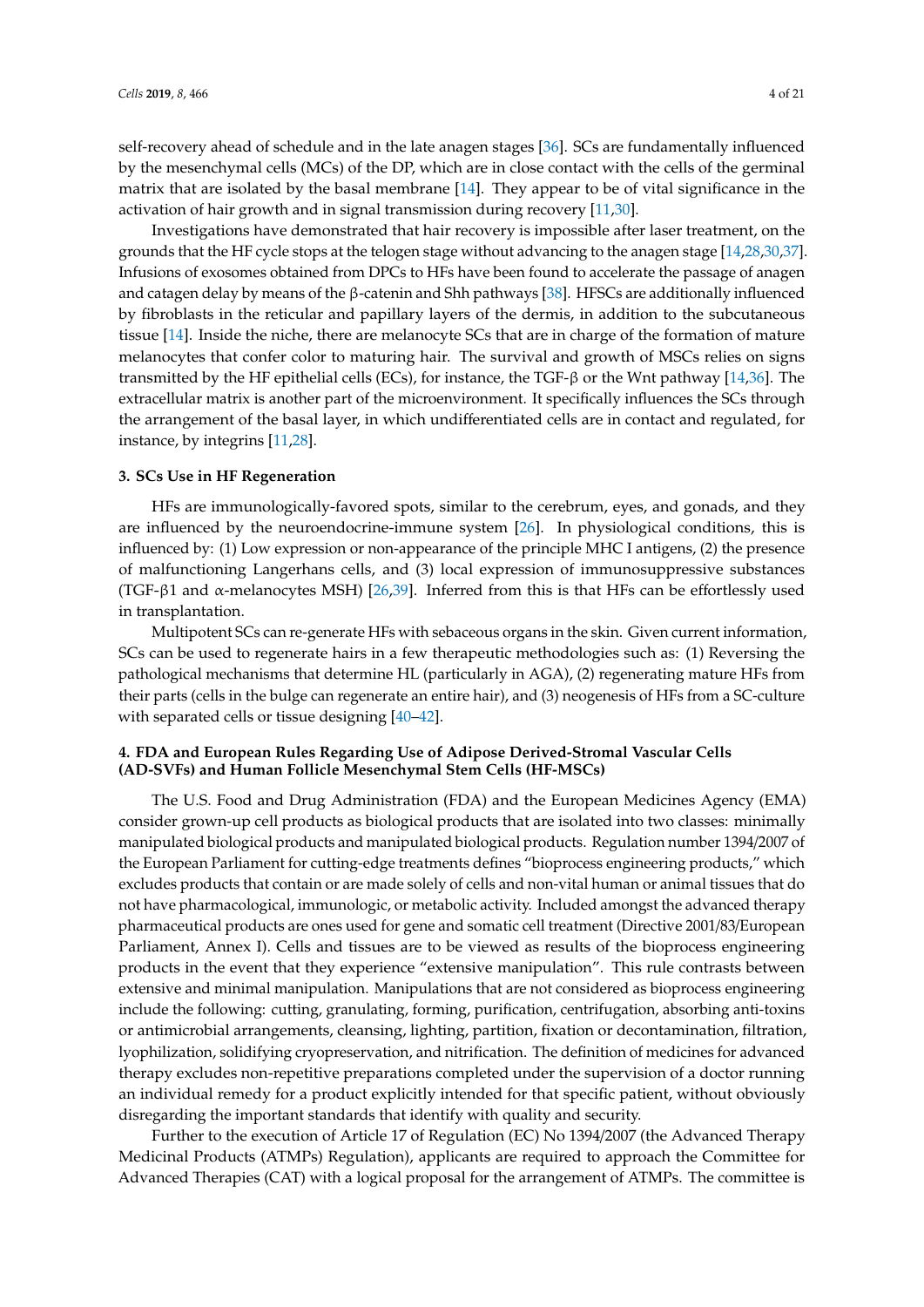in charge of surveying the quality, well-being, and viability of cutting-edge treatment medications, including medications delegated as quality treatment, substantial cell treatment, or tissue-built products. CAT is supported by the ATMP regulation, which empowers the EMA in a joint effort with the European Commission to decide if a given product meets the logical criteria that characterize ATMPs. The ATMP grouping technique was introduced with the goal of addressing inquiries into situations where the arrangement of a product dependent on genes, cells, or tissues is not clear. The CAT issues logical proposals to determine if the product falls within the definition of an ATMP in the European Union. The ATMP Regulation and Directive 2001/83/EC Annex I Part IV [\[30\]](#page-15-9) provide exact legal definitions of ATMPs.

The ATMP characterization depends on an assessment of whether a given product satisfies one of the characteristics of gene therapy medicinal products (GTMP), somatic cell therapy medicinal products (sCTMPs), or tissue engineered products (TEPs), and whether that product satisfies the definition of a consolidated ATMP. It is additionally recognized that, because of the complex nature of these restorative products, the constrained information bundle at the beginning period of the product improvement, as well as the rapid growth of science and innovation, may result in inquiries off the fringe.

#### *4.1. EMA*/*CAT Recommendations on Minimal Manipulation*

According to the reflection paper on the portrayal of front-line treatment therapeutic products, EMA/CAT/600280/2010 Rev 1, June 20, 2014, by the Committee for Advanced Therapies (CAT), Line 10, "a similar basic capacity for a cell populace implies that the cells, when expelled from their unique condition in the human body are used to maintain the original capacity in a similar anatomical or histological condition." The authors presumed autologous application in a one-stage medical procedure, minimal manipulation, omofunctional use "used for an indistinguishable fundamental capacity in the beneficiary as in the donor", and manipulation with devices in aseptic conditions would be conditions that do not require good manufacturing practice (GMP) rules for preparation, good clinical practices (GCP) for the clinical application, or ethical committee underwriting.

# *4.2. Italian Rules Regarding Platelet-Rich Plasma Use*

Platelet-rich plasma (PRP) preparation must be performed in Italy respecting the Decree of the Blood, November 2, 2015, dispositions related to quality, and safety parameters for blood and emocomponents.

## **5. Cell and Growth Factor Sources**

Adult stem cells and PCs can be intra-surgically collected from a few tissues, including fat tissue, scalp tissue, bone marrow (BM), and peripheral blood. Previously, BM was viewed as a widely recognized source for these cells, since it was effortlessly and quickly obtained and because several devices were available for gathering BM. BM contains hematopoietic cells and MCs, as well as different cells types that may be involved in advancing tissue regeneration and hair regrowth. One of the primary constraints of intra-surgical SCs treatment approaches was the restricted amount of reaped source material and the low yield of cell detachment conventions, which yielded SCs at a frequency per mono-nucleated cell of one in every 10,000 cells to one in every 100,000 cells [\[43](#page-15-21)[–46\]](#page-16-0). To overcome these difficulties and to avoid the highly invasive procedure of BM harvesting that causes pain at the donor area, additional elective sources from which to separate autologous SCs ought to be considered.

Fat tissue is an interesting source of cells that have multi-lineage separation potential. This tissue tends to be harvested using a less invasive technique, represented by liposuction and in larger amounts than in BM [\[47\]](#page-16-1). In fact, fat tissue harvest is much easier and less painful for the patient compared with BM gathering, in which it is necessary to use a trocar to drill the iliac crest [\[47\]](#page-16-1). A few investigations have reported different examinations and analyses between SCs obtained from various sources [\[47–](#page-16-1)[50\]](#page-16-2). Peng et al. [\[47\]](#page-16-1) included an immunophenotypic investigation of SCs separated from rodent BM and fat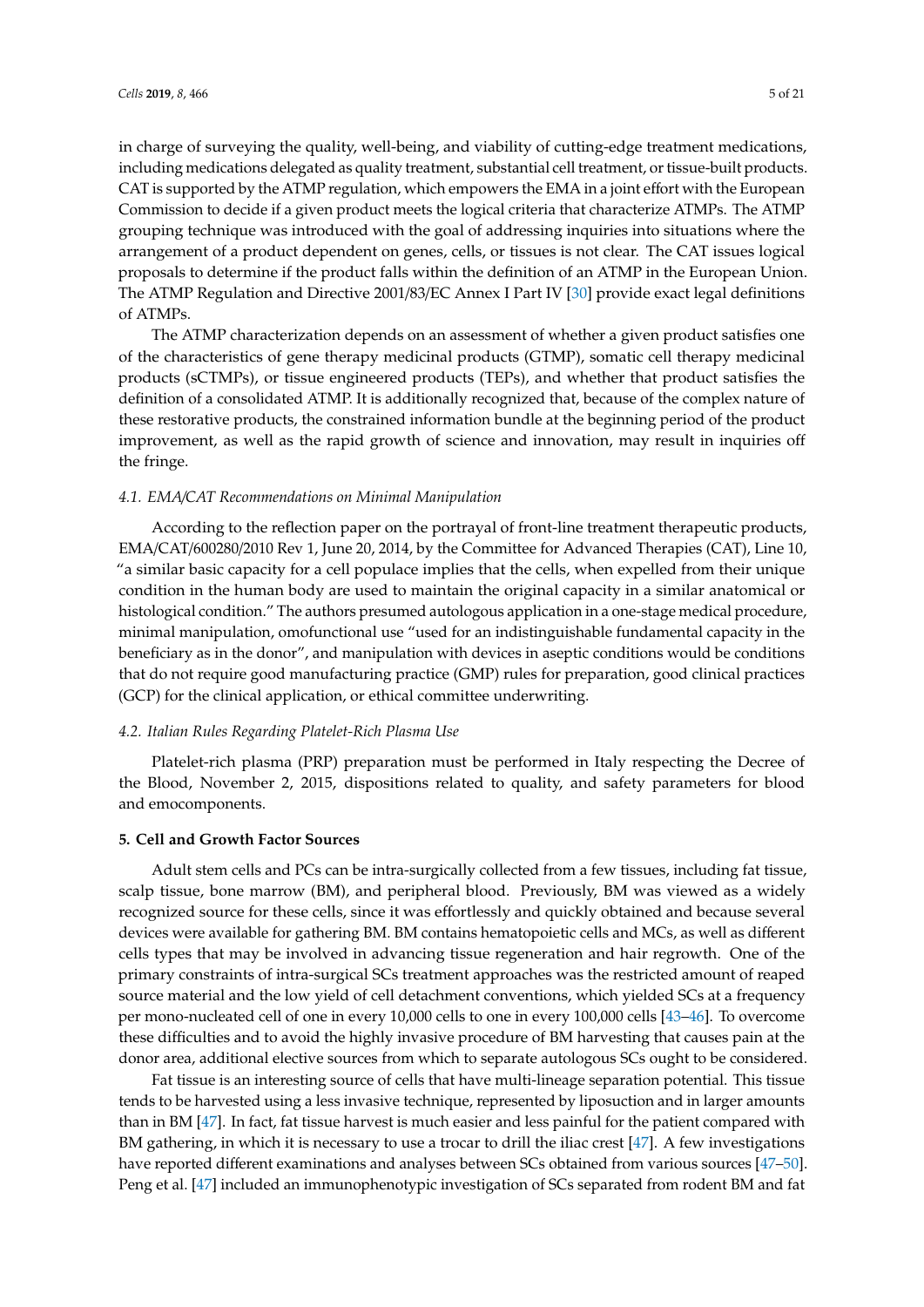tissue, and uncovered a noteworthy level of CD44+, CD73+, and CD90+ cells in fat tissue. Increased multiplication potential in cells detached from fat tissue was proposed, citing a higher and steadier growth rate all through 10 generations, a lower populace-doubling time, the highest proportion of cell populace in the S stage, and higher telomerase activity. These outcomes were confirmed by other examinations that emphasized the evaluation of various grownup, undifferentiated cell sources [\[48](#page-16-3)[,50\]](#page-16-2). Fat tissue must be viewed as a real alternative to BM for intra-surgical use based on SCs wealth and expansion potential. A few patients may have constrained or minimal fat tissue for autologous settings, given the high frequency of adipose tissue-derived MSCs (their occurrence is 100 to 300 times higher than in bone marrow, and the number of SCs that can be counted per unit volume of fat harvested is approximately 10-fold greater than that from BM), small fat tissue repositories may still be adequate for SCs separation [\[48,](#page-16-3)[51–](#page-16-4)[53\]](#page-16-5). When gathering fat tissue for intraoperative SCs treatment, the tissue reaping site and the surgery affect the yield of undifferentiated cells. For example, fat tissue harvested from the abdominal region through resection or liposuction yields more SCs in contrast with ultrasound-assisted liposuction and with the fat tissue collected from the hip/thigh district [\[52\]](#page-16-6).

For scalp tissue, in the preliminary examination performed by Cole J.P. et al. [\[53\]](#page-16-5), they developed another system to separate human adult SCs with minimal manipulation depending on the centrifugation of fragments of human HFs without extension or culture. Specifically, the authors reported, for the first time, the results obtained in a hair regrowth study using a therapeutic device called Rigeneracons® (CE confirmed Class I, Human Brain Wave, Turin, Italy) that was used to obtain autologous micrografts containing HF-MSCs from centrifugation of a punch biopsy of the scalp, easily accessible for use in patients affected by AGA. The micrograft units were obtained by the disaggregation of a 2 mm punch biopsy by selection of a cell populace with a diameter of 50 microns. High cell viability was reported [\[53\]](#page-16-5). Noteworthy limitations include the challenge in growing cells to adequate numbers for human use, the need to conduct this expansion in good manufacturing practices (GMP) research centers, and the viability of the extended cells [\[54\]](#page-16-7).

Therefore, the clinical use of HF-MSCs to enhance hair regrowth has not been satisfactorily considered. In other works [\[40,](#page-15-19)[53\]](#page-16-5), authors cited the amount of CD44+ cells (hair follicle-determined mesenchymal SCs) from the DP, and the level of CD200+ cells (hair follicle epithelial-SCs) from the bulge, obtained by means of the customized centrifugation of 11 punch tests [\[40,](#page-15-19)[53\]](#page-16-5). The authors reported the microscopic evaluation of punch biopsy samples, performed using cytospin, immunocytochemistry, and the histological examination achieved by hematoxylin and eosin staining and clinical appraisal, where they discussed improvements to the current systems available for the recovery and regeneration of hair follicles. The authors emphasized permitting neo-genesis of HFs in adult individuals using isolated cells and biotechnologies [\[53\]](#page-16-5).

The use of growth factors in autologous platelets was determined to provide substantial help in hair tissue regeneration owing to the platelets' ability to advance neo-angiogenesis, cell expansion, and separation [\[55–](#page-16-8)[57\]](#page-16-9). Platelet-rich plasma (PRP) contains no less than six fundamental growth factors, including the fibroblast growth factor (b-FGF), platelet-derived growth factor (PDGF), vascular endothelial growth factor (VEGF), epidermal growth factor (EGF), transforming growth factor-β (TGF-β), and insulin-like growth factor-1 (IGF-1) discharged after platelet actuation [\[58\]](#page-16-10). Every one of these significant growth factors is engaged in an explicit bio-molecular activity.

#### *Bio-Molecular Pathway of Stem Cells and Growth Factors That Improve Hair Regrowth*

Hair regrowth was regulated prevalently by the Wnt biomolecular pathway and ERK activation in which SCs and growth factors are involved as reported following:

- Hepatocyte growth factor (HGF) and HGF activator (discharged by DPC) enhance the proliferation of follicular ECs;
- EGF improves the activity and growth of follicle outer-root sheath cells by activation of Wnt/β-catenin flagging;
- b-FGF improves the advancement of hair follicles;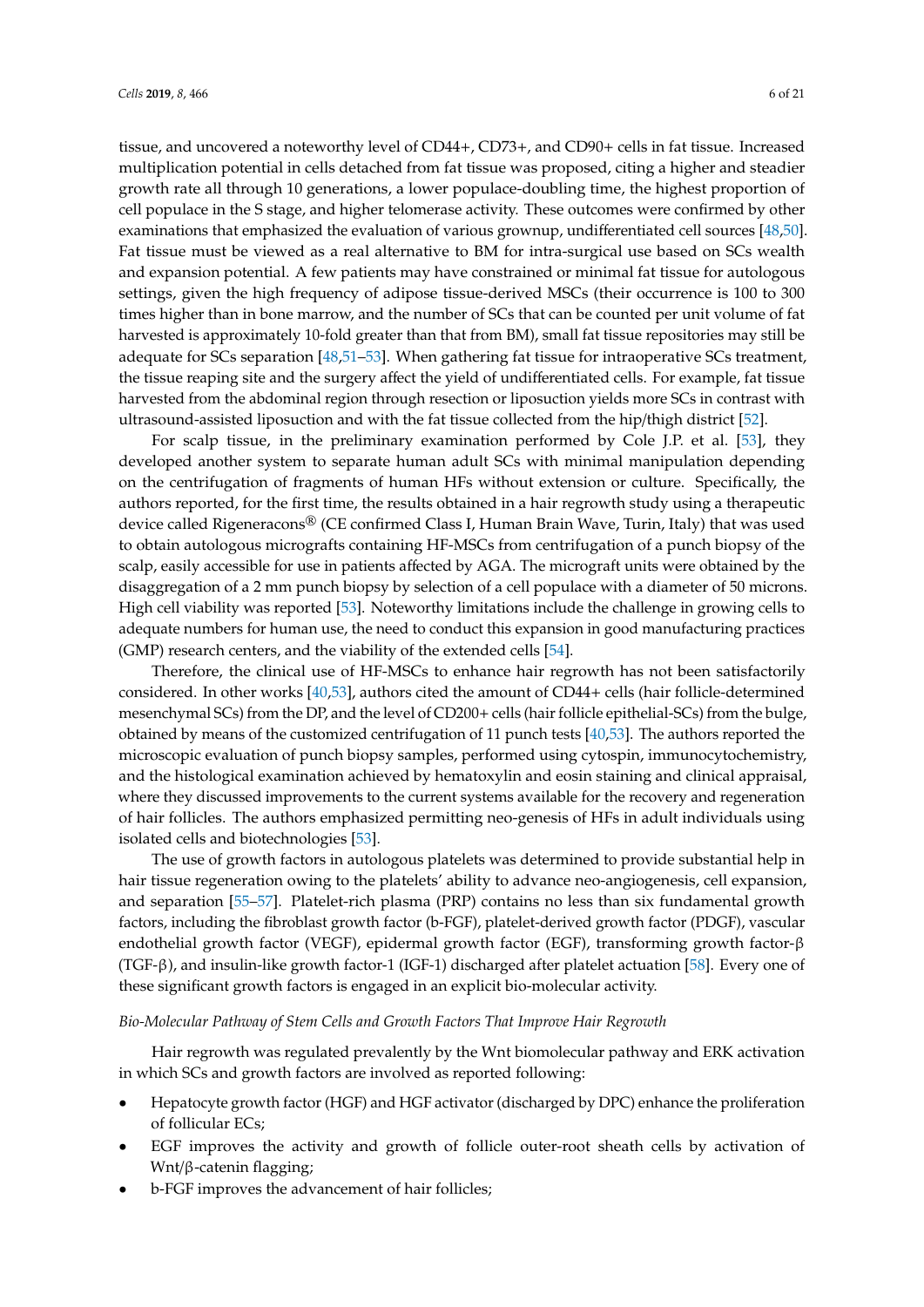- Interleukein-6 (IL-6) is involved in WIHN through STAT3 enactment;
- VEGF improves peri-follicular angiogenesis;
- TGF- $β$  stimulates the signaling pathways that manage the HC;
- IGF-1 improves the migration, survival, and proliferation of HF cells;
- IGFBP-1 to -6 manages the IGF-1 effect and its connection with extracellular matrix proteins at the HF level;
- BMP maintains the DPC phenotype (fundamental for stimulation of HFSCs);
- BMPR1a maintains the proper identity of the DPCs (basic for explicit DPC work);
- M-CSF is involved in wound-induced hair growth;
- M-CSFR is involved in wound-induced hair growth;
- PDGF and PDGFR-β/-α64 up-regulate the genes associated with HF separation, induction, and control of anagen. PDGF and its receptors are fundamental for follicular improvement;
- Wnt3a is involved in HF advancement through β-catenin flagging;
- PGE2 stimulates anagen in HF;
- $PGF2\alpha$  and analogs enhance change from telogen to anagen;
- BIO (GSK-3 inhibitor);
- PGE2 or hindrance of PGD2 or PGD2 receptor D2/GPR4477 enhances follicle regeneration; and
- Iron and l-lysine95 (still under examination).

#### **6. Clinical Intra-Surgical Applications of AD-SVFs in Hair Loss and Androgenic Alopecia**

Another field involves the possibility of using fat and stromal vascular fraction cells (SVFs) for hair regrowth. SVFs are a heterogeneous gathering of non-cultured cells that can be constantly isolated from fat using minimal manipulation, using centrifugation, filtration, and the purification of fat tissue (proposed by EMA-CAT), or using enzymatic digestion (not proposed in the EMA-CAT suggestions). These cells work through paracrine frameworks to improve adipocyte suitability. Festa et al. [\[59\]](#page-16-11) reported that adipocyte ancestry cells support stem cell function and help to drive the hair growth cycle. This follicular regenerative methodology is incipient and raises the probability that the HC in male and female HL can be driven or restored using autologous fat enhanced with SVF. Perez-Meza et al. [\[60\]](#page-16-12) reported the safety and tolerability of these fat graft procedures in patients affected by inherited alopecia treated with sub-cutaneous scalp injections of fat tissue. An augmentation of 31.0 hairs/cm<sup>2</sup> was recorded in patients receiving a treatment of fat enriched with SVFs, where one subject who received fat alone (without SVFs addition) revealed a mean improvement of 14.0 hairs/cm<sup>2</sup>, suggesting that fat grafts could be a treatment method for early HL, where the fat enhanced with SVFs may improve this response [\[60\]](#page-16-12). These studies suggest that scalp SVF-enhanced fat grafts could be a promising elective approach to treating HL in individuals. Fukuoka et al. [\[61\]](#page-16-13) investigated the effects of fat-derived stem cell-conditioned medium injection in a gathering of 22 patients affected by AGA. Patients received treatment every three to five weeks for a total of six sessions. The mean augmentation in the hair number (hairs/0.65 cm<sup>2</sup>) was 29 ± 4.1 in men and 15.6 ± 4.2 in women. No significative difference was observed between men and women.

An examination of the studies suggests that HF neo-genesis using human ECs and dermal cells is an extremely cumbersome process that requires novel culture conditions, somehow replicating the conventional or embryonic skin conditions and the use of embryonic or neonatal cells. There are no tissue regeneration protocols used in hair transplants involving the use of AD-SVFs. Zanzoterra et al. [\[62\]](#page-16-14) analyzed the capacities of cell solution in the Rigenera<sup>®</sup> (Human Brain Wave, Turin, Italy) framework, which was obtained by the mechanical fracture of subcutaneous and fat tissue from the occipital region. The cell solution was injected into the hair transplant region, thereby expanding the measure of growth factors. Microscopic damage was seen to resolve more rapidly and the transplanted hair matured constantly, even two months after the strategy, wherein the telogen stage was abbreviated [\[62\]](#page-16-14).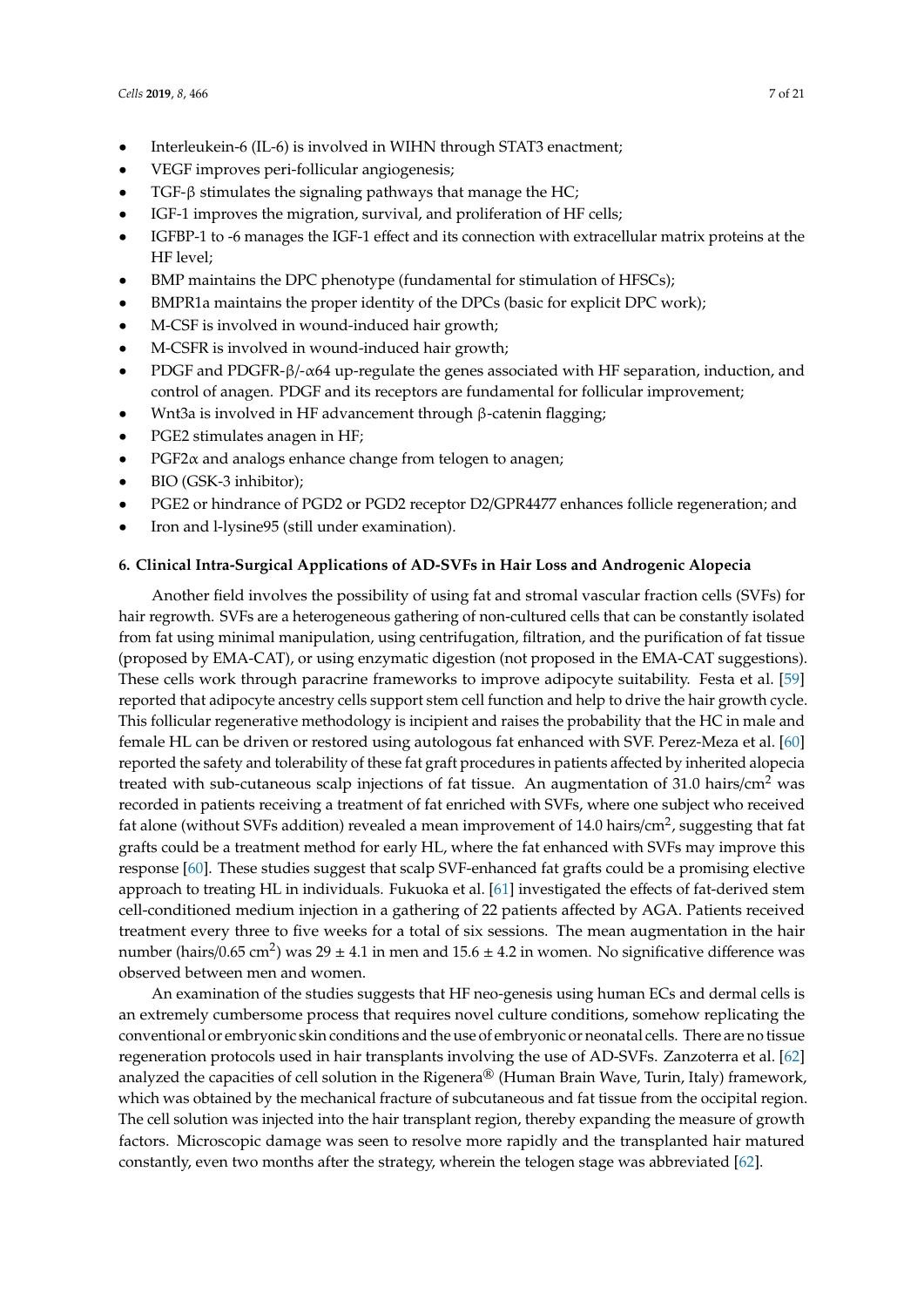AD-SVFs-conditioned medium (AD-SVFs-CM) was used for patients with HL in an examination by Fukuoka and Suga [\[63\]](#page-16-15). A commercial product containing a protein arrangement with AD-SVFs was used (AAPE, Prostemics, Seoul, Korea), which had different growth factors (HGF, FGF-I, granulocyte colony-stimulating factor (G-CSF), granulocyte macrophage-colony-stimulating factor (GM-CSF), IL-6, VEGF, and TGF). The treatment  $(0.02 \text{ mL/cm}^2$  of the arrangement) was performed by injecting the suspension intradermal every three to five weeks (for four to six sessions), and hair growth was checked using trichograms. A real enhancement in hair thickness was accomplished in patients of both sexes [\[63\]](#page-16-15). Shin et al. [\[64\]](#page-17-0) used AD-SVFs and the conditioned media of AD-SVFs (AD-SVFs-CM) in an observational examination of 27 women with female pattern hair loss (FPHL). The use of AD-SVFs-CM demonstrated efficacy in treating FPHL following 12 weeks of treatment, citing improvements in hair thickness and hair density without serious side effects [\[64\]](#page-17-0). Won et al. [\[65\]](#page-17-1) also demonstrated that the use of AD-SVFs-CM upgraded the multiplication of cultured human DPCs by up to 130% [\[65\]](#page-17-1).

Different examinations confirmed that enhancing fat tissue with SVFs supports adipocyte viability and yields better outcomes in a hair transplant treatment when they are applied in grafts [\[66](#page-17-2)[,67\]](#page-17-3).

#### *6.1. AD-SVFs Regenerative Mechanisms*

Recognizing the components that intervene in the impacts of intraoperative fat stem cell treatments is a problematic task. Current information that provides significant determinations or conclusions is lacking. This is not surprising as most of the fat SCs treatment evaluations focus on the appraisal of security and feasibility, and generally disregard the examinations aimed at understanding the mechanisms responsible for the results. Potential mechanisms involved are: (1) SCs or PCs inside the transplant renew the PCs in the host; (2) cells in the transplant differentiate and deliver new tissue; (3) transplanted cells emit trophic, angiogenic, or immunomodulatory factors that provide signals to nearby endogenous cells or distant cells, in the first case by means of paracrine signals, or in the second case (distant cells) by means of the endocrine mechanism (which may result in the assembly and homing of distant host cells); and (4) it is additionally conceivable that transplanted cells may combine with host cells (in a procedure known as cell combination).

The explanation of the mechanisms of the functional improvements is convoluted by the heterogeneous aspect of a significant number of the intra-surgically-injected cell populaces, where certain cell types may play a predominant role or various cell types may cooperate synergistically. In particular, as numerous intra-surgical cell treatment approaches use heterogeneous cell populaces that may incorporate stem or PCs, it is conceivable that positive results may not be mediated by the stem or PCs. Likewise, as cells are detached and handled inside the operating room, there is likely extensive variation in how the cells are acquired, prepared, and mixed (regardless of endeavors to institutionalize methods with all-around structured packs and equipment). This variance may affect the method of activity and results. Intraoperative cell treatments include disconnection of autologous cells from their source, resulting in noteworthy contrasts in the relative cell numbers and phenotypes, which may be derived from the different age, sex, race, weight list, family/hereditary genes, diet, and condition of the donors. The mechanism also relies on the type of infusion (e.g., manual versus mechanical and controlled) and isolation technique (e.g., enzymatic versus centrifugation and filtration). Along these lines, numerous inquiries remain unanswered, and new strategies and in vivo studies will be required to explain how transplanted cells mediate restorative reactions [\[68\]](#page-17-4). Almost certainly, the systems and mechanisms used to control the destiny and capacity of cells following transplantation (e.g., by designing exogenous cells inside the operating room) [\[69\]](#page-17-5) will provide a line to follow to amplify the restorative impact. These techniques should help lessen the variability of the treatment response.

#### *6.2. Adipose Tissue, Adipocyte, and AD-SVFs Potential Roles in Hair Loss*

HFSCs are additionally influenced by the overall macro-environment encompassing the HF and fat tissue. Adipose tissue appears to experience comparative changes compared to the HF. The thickness of the fat tissue increases during the anagen stage and the adipocytes multiply greatly [\[11](#page-14-10)[,70\]](#page-17-6).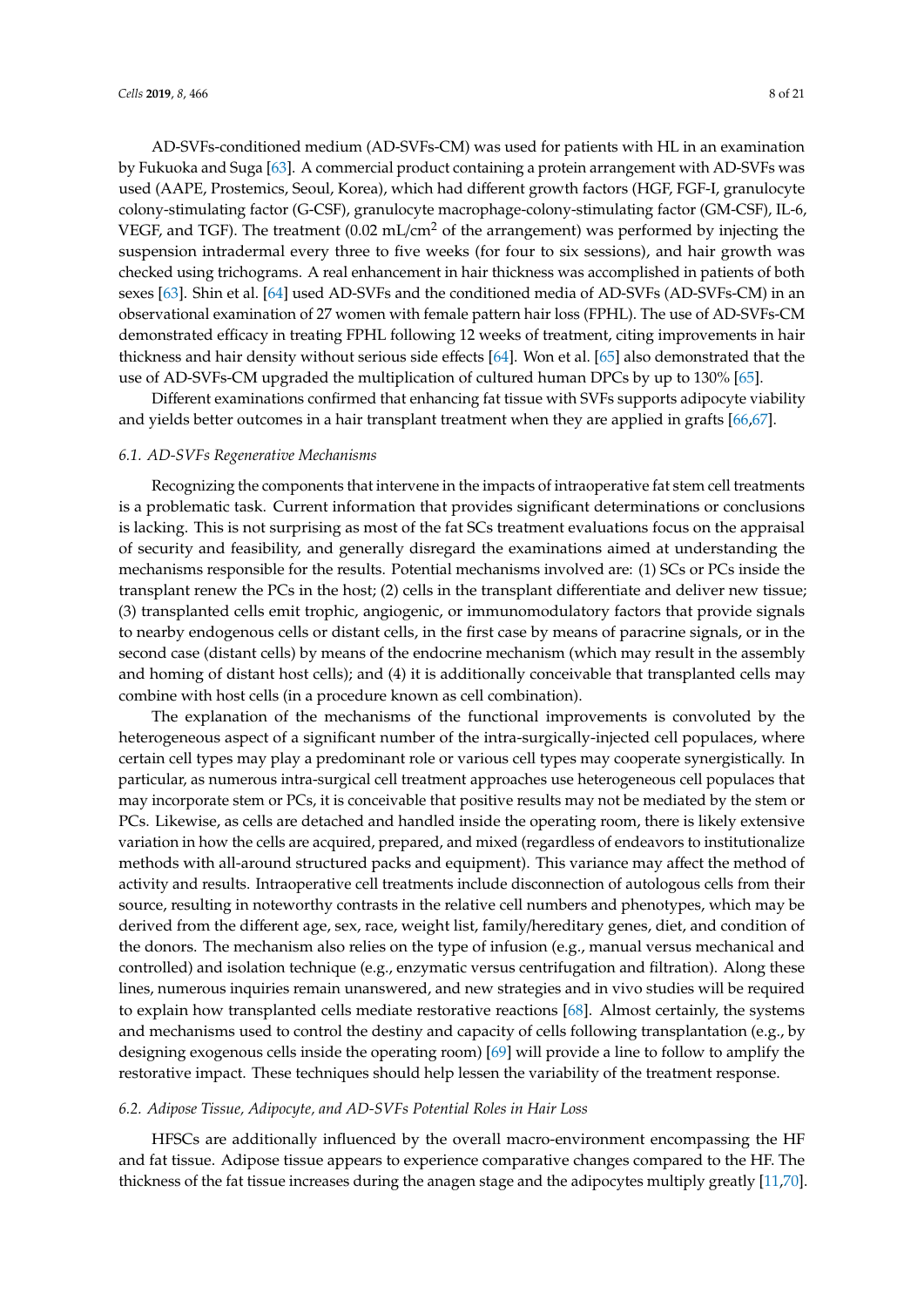Adipocytes emit BMP2 during the late catagen stage and early telogen stage, which supports the resting states in the niche, whereas emission of BMP2 is lessened toward the finish of the telogen stage, which bolsters the activation of HF-MSCs [\[11,](#page-14-10)[70](#page-17-6)[,71\]](#page-17-7).

Correspondence between fat tissue and the epithelium keeps running in the same line. Transformations hindering the HC have been found to restrain adipogenesis, which suggests that epithelium cells send signals actuating the expansion of the adipocytes [\[28,](#page-15-7)[70\]](#page-17-6). The HFs absorb supplements from the micro-vascular network, which is changed amid the HC; angiogenesis expands during the anagen stage [\[28](#page-15-7)[,71\]](#page-17-7). Bulge cells and the matrix may likely invigorate angiogenesis [\[28\]](#page-15-7). Delayed activation of angiogenesis, which is associated with impaired angiogenesis, has been observed in mice [\[14,](#page-14-13)[71\]](#page-17-7). It has been recommended that SCs prefer low-oxygen conditions, where they emit markers of hypoxia [\[28,](#page-15-7)[72\]](#page-17-8).

The vascular system, particularly that encompassing the isthmus containing venous vessels, may participate in maintaining the low-oxygen conditions in the areas surrounding the SCs environment [\[28\]](#page-15-7). Although the impact of the immune reaction has not been adequately illustrated, it is critical that the job of maintaining the immune benefits of HF related to the diminished expression of MHC I molecules and to the improved discharge of immune-suppressors ought to be maintained during the anagen stage [\[28](#page-15-7)[,35\]](#page-15-14). The loss of this benefit and a safe assault on cells of the matrix and the bulge are related to alopecia [\[28](#page-15-7)[,39\]](#page-15-18). Dermal cells  $\gamma \delta T$  are known to regulate post-traumatic regeneration of HF by discharging FGF9 [\[14](#page-14-13)[,73\]](#page-17-9). Therefore, macrophages increase the dimension of Wnt7b and Wnt10a ligands during the telogen stage after experiencing apoptosis, whereby it enacts HF-MSCs [\[14](#page-14-13)[,28](#page-15-7)[,74\]](#page-17-10).

Macrophages play an essential role in the post-traumatic recruitment of HF-MSCs by arresting their enrollment into the injury postponing hair growth, although transplantation of dynamic macrophages is adequate for the enlistment of hair growth [\[28,](#page-15-7)[75\]](#page-17-11). The job of Treg is also essential, wherein it introduces an abnormal state of Jag 1 from the Notch family, which influences the viable recovery of HF [\[76\]](#page-17-12).

SVFs appear in a perfect cell populace for use in regenerative surgery due to the absence of immunogenic properties, their simplicity of acquisition, their multi-potential characteristic, the simplicity of separating them into different cell lines, and their significant potential for angiogenesis. SVFs have been created from wall cells situated in the perivascular portion, vascular smooth muscle cells, and pericytes—all associated with the arrangement of typical vasculature and are receptive to VEGF [\[77\]](#page-17-13). Normally, HFs encompassed by subcutaneous fat cells and by the dermis shape an inter-follicular dermal macro-environment, which is imperative for maintaining the best possible growth of bulge and follicle cells [\[24,](#page-15-3)[59,](#page-16-11)[78\]](#page-17-14). SVFs are vital for the activation of epidermal SCs, which they activate by discharging growth factors. The VEGF directs hair growth and the extent of the hair HF measure by stimulation of angiogenesis. HGF is associated with the span of the HC stages. The platelet-derived growth factor prompts and maintains the anagen stage, and IGF-I controls the hair growth cycle and hair cell separation [\[24,](#page-15-3)[79\]](#page-17-15). Another heading for their activity is the stimulation of angiogenesis and enhancement of the blood supply to DPCs. Likewise, they have immunomodulatory and immunosuppressive properties via the collaboration among cells and the emission of prostaglandin E2 (PGE2), leukemia-inhibiting factor (LIF), and kynurenine [\[24](#page-15-3)[,78\]](#page-17-14).

The paracrine action of AD-SVFs is exceedingly complex, and the elements emitted by SCs have both a direct and an indirect impact on HFs. TB4 contributes to the activation of SCs in HF, improving their relocation into the follicle and separation. SDF-1 acts through an activation improvement of EGR-1, and it expands the cell tropism toward the follicle and builds angiogenesis. The activity of MCP-1, despite being an inflammatory factor, has a demonstrated tissue regenerative impact. A critical role of the microenvironment in the impact of paracrine factors in advancing the growth of the HF has also been underscored [\[78\]](#page-17-14). Huang et al. [\[80\]](#page-17-16), in an investigation on rodents, found that an expansion of AD-SVFs to a culture of DPCs or core cells in the inner and external sheath improves their viability.

A huge increase in the regenerative potential was recorded in the investigation by Huang et al. [\[80\]](#page-17-16), in which AD-SVFs were enhanced with LL-37, which is an antibacterial peptide normally present in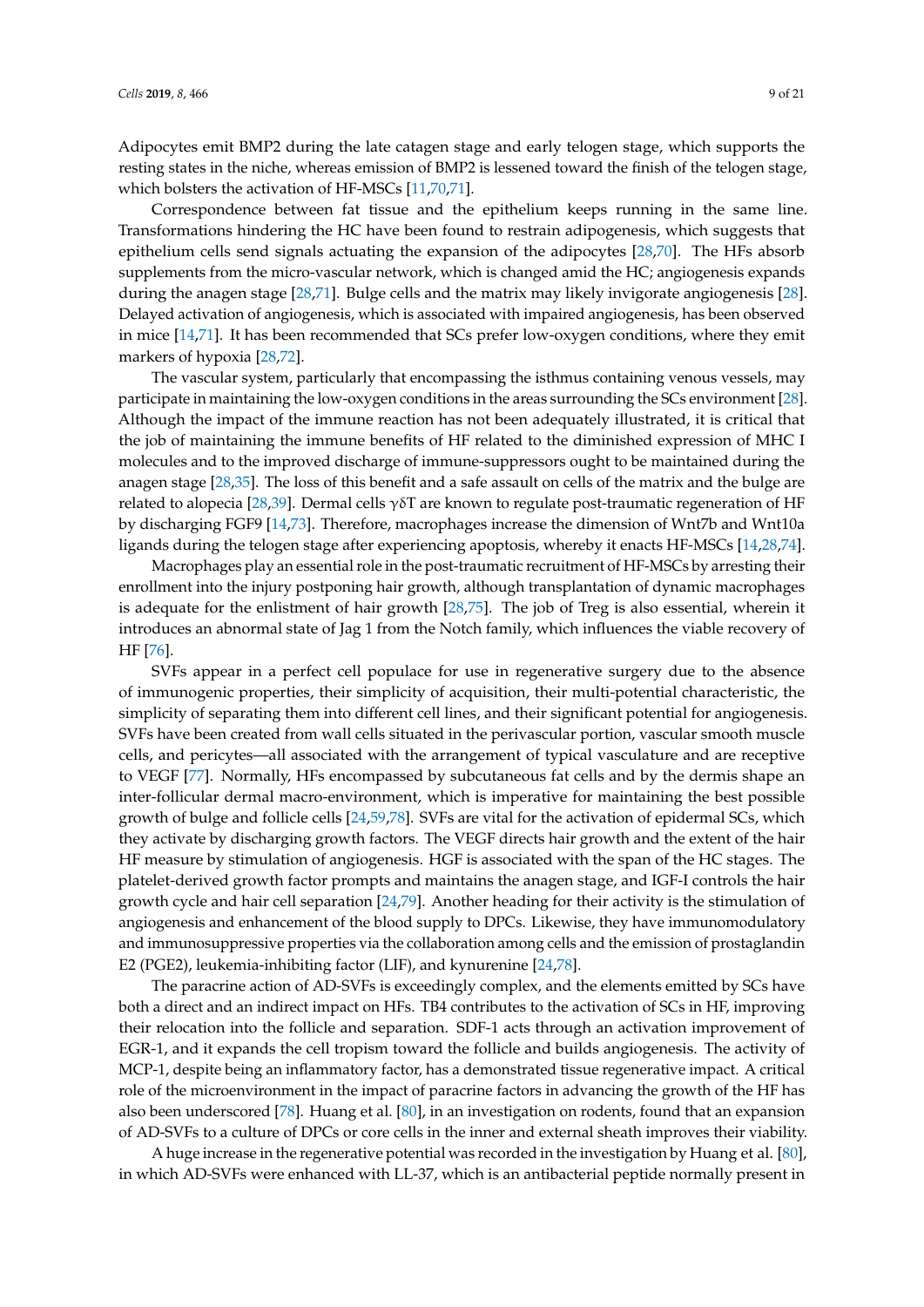wounds. Their review demonstrated a significant improvement in the nearby regenerative factors (i.e., the endothelial growth factor, thymosin beta-4, monocyte chemo-attractant protein-1, and stromal cell-inferred factor-1). A significant improvement in the growth of HFs, in both in vitro and in vivo creature models, was also observed [\[77](#page-17-13)[–81\]](#page-17-17).

Physiologically, fat tissue encompassing HFs assumes a critical role in extending the anagen stage. Adipocytes PCs have been found to increase during the progress from the telogen to the anagen stage around the HF [\[59](#page-16-11)[,79\]](#page-17-15). Unfortunately, two-dimensional (2D) cultures of DPCs lose their hair formation capability in culture, which is why they require maintenance of their spheroidal forms (3D) [\[82,](#page-17-18)[83\]](#page-18-0). This is a challenge to mature methods that mimic in vivo conditions, which both maintain the 3D structure of the cells and contain a special medium, which imitates a natural niche rich in growth factors [\[84\]](#page-18-1).

The increase in the thickness of the subcutaneous layer during the advanced hair growth stage (anagen) was contrasted with the thickness in the resting stage (telogen). SVFs invigorate HFs through peroxisome proliferator-activated receptors, in which three isoforms have been found on their surfaces (PPARα, PPARγ, and PPARδ) [\[79\]](#page-17-15). Mature adipocytes negatively affect HF cell expansion and the multiplication of fibroblasts encompassing the HF in concurrent culture frameworks [\[24](#page-15-3)[,85\]](#page-18-2).

Strangely, a change in the adipocyte cell line properties can cause skin and hair issues. Lipid disorders can cause deficits in the skin structure and function. Overexpression of human apolipoprotein C1 (APOC1) with hyperlipidemia in transgenic mice causes hair growth issues corresponding to the grade of expression of human APOC1 genes in the skin [\[24,](#page-15-3)[86\]](#page-18-3).

Hypoxia, which is not lethal to MCs, improves the generation of growth factors for the ADSCs: VEGF, PDGF, HGF, and IGF-II [\[84](#page-18-1)[,87\]](#page-18-4). The impact of hypoxia on AD-SVFs was analyzed in an investigation by Park et al. [\[87\]](#page-18-4), in which SVFs were passaged multiple times with  $CO<sub>2</sub>$  and subcutaneously injected into mice to observe induction of the anagen stage, and multiplication of human follicular cells of the DP and keratinocytes. Hypoxia produced a discharge increase in the insulin-like growth factor-restricting protein-1 and protein-2 (IGFBP), macrophage state invigorating element (M-CSF), M-CSF receptor, PDGF receptor-β, and VEGF, while the emission of the epidermal growth factor was lesser [\[87\]](#page-18-4).

## **7. Clinical Intra-Surgical Application of PRP in HL and AGA**

Many papers on PRP have been published, yet the outcomes are frequently conflicting. The authors take the perspective of not discussing PRP in general, though it is advisable to distinguish the different types of PRP relying on their cells content and fibrin design. Therefore, it is conceivable to recognize:

- (1) Leukocyte-poor PRP (LP-PRP) or pure platelet-rich plasma (P-PRP): Suspension without leukocytes and with a low-density fibrin after induction;
- (2) PRP and leukocyte (L-PRP): Suspensions with leukocytes and a low-density fibrin after induction (the largest of the commercial packages);
- (3) Leukocyte-poor platelet-rich fibrin (LP-PRF) or pure platelet-rich fibrin (P-PRF): Suspension without leukocytes and a high-density fibrin;
- (4) Leukocytes and platelet rich fibrin (L-PRF) or second-era PRP products are arrangements with leukocytes and a high fibrin density.

As discussed, there are too many protocols for the preparation of PRP depending on the different times for centrifugation and RPM used, the number of platelets, the accessibility of growth factors, and chemokines. Additionally, wide biological (among patients) and temporal (day-by-day) variation have been reported in the methods [\[88\]](#page-18-5). Thus, it is hard to evaluate which kind of PRP planning is better for clinical indications [\[89\]](#page-18-6).

Diverse PRP products may be adequate for treating distinctive kinds of balding. The clinical efficacy of PRP is still under discussion, and a standardized protocol has not yet been created [\[90\]](#page-18-7).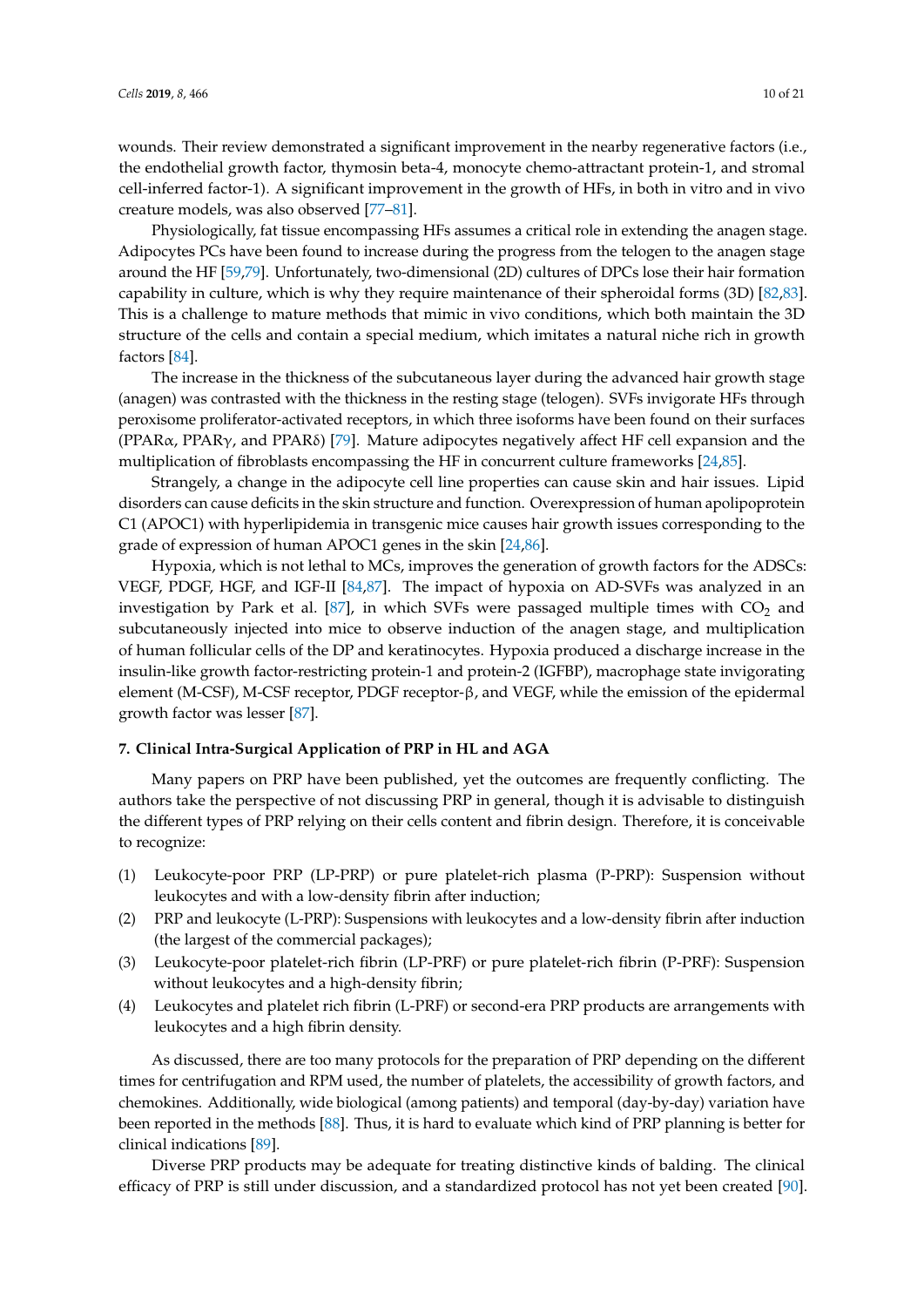Doctors should choose the appropriate PRP preparations given their bio-molecular characteristics and clinical indications [\[91\]](#page-18-8).

As of late, the use of low-level laser treatment (LLLT) has been proposed as a treatment for AGA and enhancing hair regrowth. The authors proposed LLLT 15 days after each treatment to stimulate hair regrowth during the HF-MSCs and PRP treatment, and every three weeks after the last treatment for a period of six months. Regarding this field, 11 papers were reviewed by Afifi et al. [\[92\]](#page-18-9), where nine papers assessing hair count/hair density found noteworthy improvements in the men and women following LLLT treatment. Hair thickness and rigidity were found to be improved in two papers. Patient satisfaction was also accounted for in five of the works.

Autologous platelet-rich plasma (A-PRP) is now connected with enhanced surgical results and lower repeat rates when used in the gingival retreat and keloid treatments, respectively [\[93,](#page-18-10)[94\]](#page-18-11). In dermatological uses, differences were discovered when PRP treatments were performed with the activated autologous PRP (AA-PRP) instead of the non-activated A-PRP. At the point when A-PRP is used with autologous thrombin to yield AA-PRP, healing of bone exposure [\[95\]](#page-18-12), chronic injuries as severe hidradenitis suppurativa [\[96\]](#page-18-13) and shorter recuperation times were observed for profound burns [\[97](#page-18-14)[,98\]](#page-18-15). Similarly, laser use for acne produces subjectively better outcomes with fewer reactions when performed in combination with either topical or intradermal use of calcium-activated PRP [\[99\]](#page-18-16). These outcomes might be ascribed to the discharge and concentrations of alpha-granule proteins, including growth factors and cytokines, that stimulate cell separation and proliferation, angiogenesis, and vascular modeling [\[100\]](#page-18-17).

In the treatment of HL, the topical use of AA-PRP with the collected follicles preceding implantation has been shown to build their survival rate by 15% [\[101\]](#page-18-18). Patients treated with calcium gluconate-initiated PRP displayed expanded hair thickness three months post-medical procedure, with terminal hair thickness (measurement  $> 40 \mu m$ ) increasing by 19% during that time [\[102\]](#page-18-19). These discoveries were affirmed in an examination of AGA patients treated with calcium-activated PRP over a span of one year [\[103\]](#page-19-0). After 12 weeks from the last infusion of PRP, hair thickness reached a 19% expansion over the baseline estimations. At the one-year point, hair thickness decreased to 7% above the standard estimation, although this was still established as a significant increase in hair thickness in contrast to the baseline esteems [\[103\]](#page-19-0).

The growth factors (GFs) acquired by the degranulation of the alpha-granules appear to stimulate hair regrowth. In detail, IGF-1 stimulates the multiplication of cycling Ki67+ basal keratinocytes [\[104,](#page-19-1)[105\]](#page-19-2), whereas TGF-β1 secures the proliferative capability of basal keratinocytes by repressing cell growth and terminal separation [\[106](#page-19-3)[,107\]](#page-19-4). PDGF-AA increases the hair inductive action of DPCs when used in combination with fibroblast growth factor 2 (FGF-2) [\[108](#page-19-5)[,109\]](#page-19-6). VEGF stimulates angiogenesis, and PDGF-BB is a strong chemo-attractant for wound macrophages and fibroblasts by stimulating these cells to discharge endogenous growth factors, including TGF-β1, which advances new collagen synthesis [\[110\]](#page-19-7).

DPCs harvested from the human scalp have shown improved proliferation, improved Bcl-2 and FGF-7 levels, activated ERK and Akt proteins, and up-regulation of β-catenin when cultured in an initiated PRP-enhanced growth medium [\[111\]](#page-19-8). Each of these elements decidedly impacts hair growth through cell multiplication to prolong the anagen stage (FGF-7) [\[29\]](#page-15-8), stimulating cell growth (ERK enactment) [\[112\]](#page-19-9), invigorating HF development (β-catenin) [\[113\]](#page-19-10), and stifling apoptotic signals (Bcl-2 discharge and Akt actuation) [\[114](#page-19-11)[,115\]](#page-19-12). The human scalp affected by AGA treated with PRP injections should show significant increases in cell activity. Histological examinations of A-PRPand AA-PRP-treated scalps from our past work [\[116\]](#page-19-13) provide such clinical proof. In both patient populaces, the authors observed an enhancement in the number of follicular bulge cells and follicles, epidermal thickening, enhanced vascularization, and a higher number of Ki67+ basal keratinocytes in the PRP-treated scalp tissue compared to the placebo.

Hair regrowth in a clinical evaluation demonstrated a positive reaction to treatment with A-PRP in patients showing significative improvements in hair density and hair count in the treated zone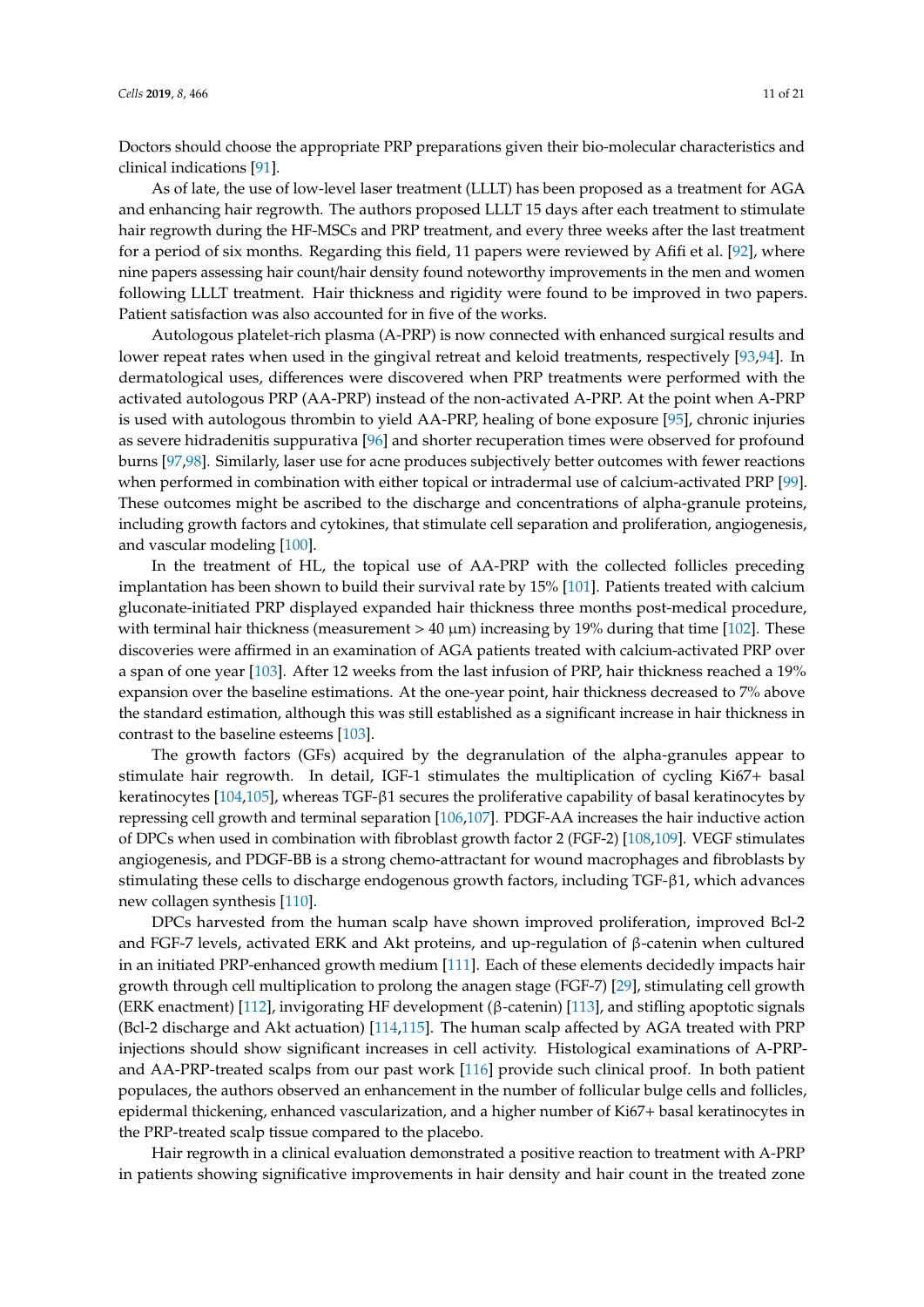over the control zone (treated with the placebo). Differences between the 12-week follow-up hair counts and the baseline hair counts were observed. These hair growth parameters were higher in the A-PRP treatment group than in the AA-PRP treatment populace, as reported in past preliminary data reported by Gentile et al. [\[116\]](#page-19-13). Specifically, three-month hair density estimations for patients treated with A-PRP and AA-PRP were  $65 \pm 5$  and  $28 \pm 4$  hairs/cm<sup>2</sup>, respectively. The outcomes established a  $31 \pm 2\%$  improvement in hair density when the A-PRP treatment was performed versus a 19  $\pm 3\%$ improvement in hair density when the AA-PRP treatment was performed, with a significant difference in hair growth ( $p = 0.0029$ ). The increase in the hair growth parameters for A-PRP over AA-PRP may mirror the proficiency of in vivo thrombin in activating platelets and the body to distribute the contents of the activated platelets compared to in vitro calcium activation and infusion. The delivery of A-PRP may empower the production of thromboxane A2 (TXA2) by the platelets once they are activated in vivo, which would activate additional platelets and amplify platelet aggregation [\[117\]](#page-19-14).

## **8. Clinical Intra-Surgical Application of HFSCs in Hair Loss and Androgenic Alopecia**

It is hard to find particular strategies to enhance the regeneration of HF under conditions suitable for an adult individual. Given the knowledge on ECs and dermal cells, and their relationship in the midst of embryonic hair age and adult hair cycling, various scientists have tried to obtain mature hair follicles using techniques and procedures that rely on the causes for AGA [\[42](#page-15-20)[,118\]](#page-19-15). In a preliminary examination [\[53\]](#page-16-5), the authors developed another procedure to separate HFSCs using minimal manipulation, depending on the centrifugation of pieces of human hair follicles without cell expansion or enzymatic digestion. They reported the tallying of these cells and the preliminary results obtained from injections of micrografts containing HFSCs in the scalps of patients affected by AGA showed improvements in hair density. Gentile et al. [\[53\]](#page-16-5) reported the amount of CD44+ cells from DP and the level of CD200+ cells from the bulge obtained using the customized centrifugation of 11 punch tests [\[53\]](#page-16-5). They also reported the microscopic evaluation of punch biopsy samples, determined by cytospin and immunocytochemistry, histological examination using hematoxylin and eosin staining, and clinical appraisal. The authors now seek to discuss improvements to the current systems available for the recovery and regeneration of hair follicles, focusing on systems permitting neo-genesis of hair follicles in adult individuals by using isolated cells and biotechnologies [\[53\]](#page-16-5).

Examinations were performed using rodent cells, particularly of embryonic or infant origin. No fruitful procedure to produce human hair follicles from adult cells has been found. Possibly, the most crucial point is creating 3D culture conditions reflecting the structure of living tissue. It is necessary to improve the culture conditions that allow the expansion of specific cells while preserving their inductive properties, as well as procedures for picking masses of epithelial stem cells (ESCs), which should provide the principal instruments to overcome the difficulties constraining human HF neo-genesis [\[42\]](#page-15-20). These cells give the impression of being arranged in the bulge district of human hair follicles.

#### *Hair Follicles and HF-MSCs Regenerative Mechanisms in Hair Loss and Androgenic Alopecia*

HFs are known to have a well-characterized niche for grown-up SCs—the bulge, which contains ESCs and melanocytic SCs [\[119\]](#page-19-16). SCs in the hair bulge, an obviously-differentiated compartment inside the lower portion of hair follicles, can produce inter-follicular epidermis, HF structures, and sebaceous glands [\[120](#page-19-17)[,121\]](#page-19-18). The bulge ESCs can also reconstitute in a simulated in vivo framework to a new HF [\[122,](#page-19-19)[123\]](#page-19-20).

Yu et al. [\[119\]](#page-19-16) showed that follicles of human hair contain a SC populace that can be identified in the smooth muscle cell, as well as neuron and melanocyte heredities in the induction medium. Their analysis demonstrated that Oct4+ cells are present in human skin, and the greater proportion are positioned in the HFs in vivo. Oct4 has a place in the family of POU-domain transcription factors that are regularly communicated in the pluripotent cells of the developing embryo and that mediate pluripotency [\[124\]](#page-20-0). Additionally, human HFs contain multi-potent SCs other than ESCs and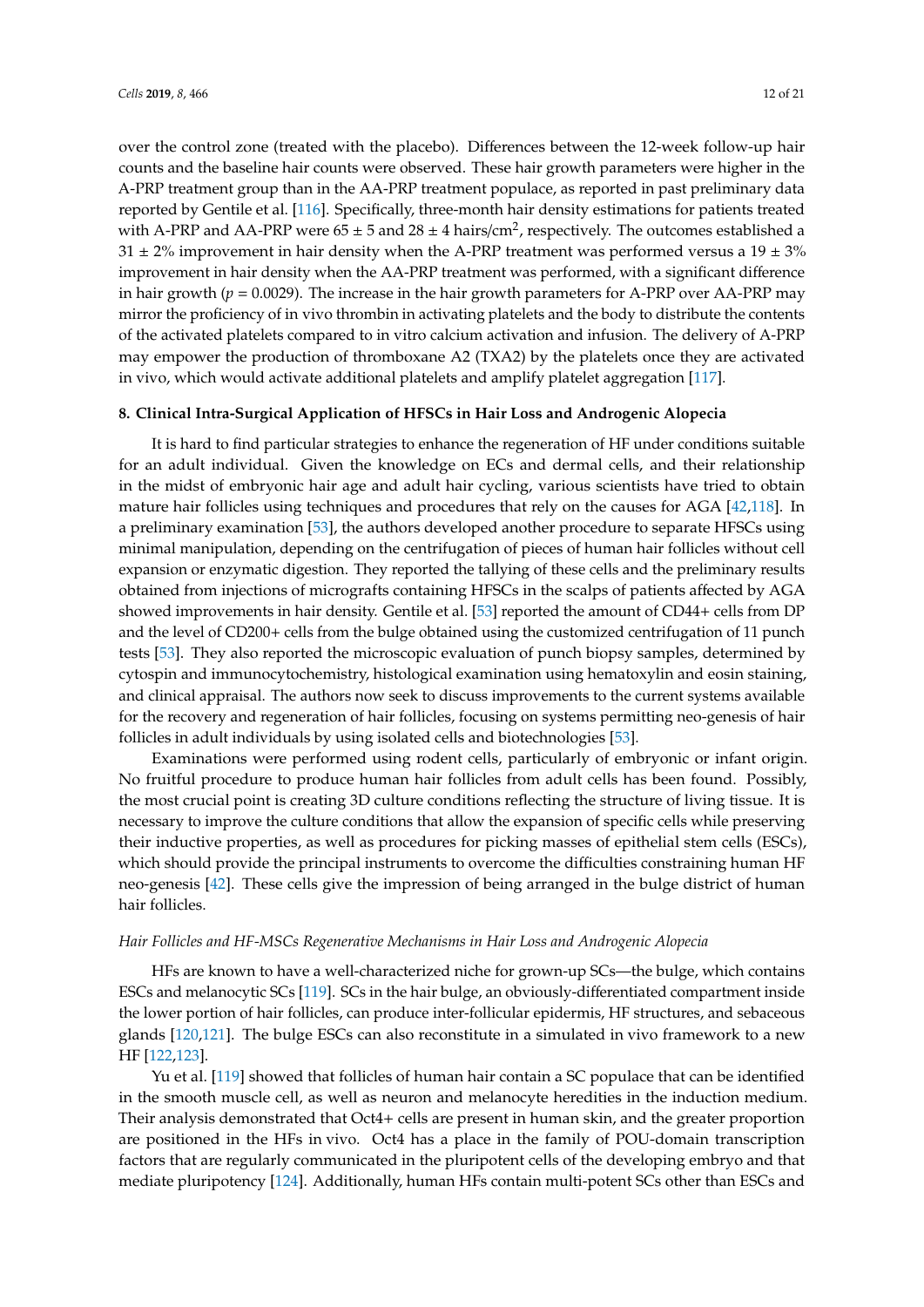melanocytic SCs, and these cells are positioned in the bulge region. These cells indicate promising plasticity in ex vivo and in vitro conditions, making them potential candidates for cell engineering and cell substitution treatments [\[124\]](#page-20-0).

Each mature HF is a regenerating framework that physiologically experiences cycles of growth (anagen), relapse (catagen), and rest (telogen) at various times in an adult's life [\[125\]](#page-20-1). In catagen, HFSCs are maintained in the bulge. At that point, the resting follicle re-enters anagen (regeneration) when legitimate molecular signals are provided. During late telogen to early anagen change, signals from the DP stimulate the hair germ and quiescent bulge SCs to activate [\[29\]](#page-15-8). Numerous paracrine components are involved in this crosstalk at various HC stages, and some signaling pathways are involved [\[126](#page-20-2)[–128\]](#page-20-3). In anagen, SCs in the bulge produce an ascent in hair germs, and at that point, the transient increasing cells in the grid of the new follicle proliferate rapidly to frame another hair filament [\[129\]](#page-20-4). The authors felt the need to better understand in which stage it is necessary to act.

Regeneration of HFs was observed in humans [\[130\]](#page-20-5) when dermal sheath tissue was used, which was adequate to regenerate the DP structure. After implantation, the whisker DP was equipped to promote HF regeneration as holding the data to decide hair fiber type and follicle size [\[131\]](#page-20-6). In an examination [\[42\]](#page-15-20), the authors prepared a dermal–epidermal skin substitute in a research facility by seeding an acellular dermal grid with cultured HF-ESCs and DPCs, both obtained from an adult human scalp. These constructs were grafted onto a full-thickness wound produced on bare mice skin. In 14 days, histological structures reminiscent of a wide range of phases of embryonic HF improvement were seen in the grafted region. These structures demonstrated concentric cellular layers of human origin and expressed k6hf, a keratin present in the epithelial cells of the companion layer. Despite completely mature hair follicles not being observed, these outcomes demonstrated that both epithelial- and dermal-cultured cells from the adult human scalp in a dermal scaffold could create in vivo structures that reiterate embryonic hair improvement.

Kalabusheva et al. [\[132\]](#page-20-7) combined postnatal human DPCs and skin epidermal keratinocytes (KCs) in a hanging drop culture to mature a recreated HF germ. The procedure relied on DP cell hair-affecting properties and KC self-affiliation. The authors examined two protocols of aggregate gathering. Blended HF germ-like structures demonstrated the initiation of epithelial–mesenchymal cooperation, including Wnt pathway establishment and expression of follicular markers. They analyzed the effect of conceivable DP cell parts, including dissolvable segments and extracellular matrix (ECM) molecules during the time spent on the organoid collection and growth. Their results demonstrated that dissolvable parts had limited impact on HF germ age and Ki67+ cell scores inside the organoids, despite BMP6 and VD3 viably maintaining the DP character in the monolayer culture. Aggrecan, biglycan, fibronectin, and hyaluronic acid (HA) altogether improved cell multiplication in the DP cell monolayer culture with no effect on the DP cell character. A substantial part of ECM compounds confined the growth of cell aggregates, while HA propelled the formation of greater organoids.

Talavera-Adame et al. [\[133\]](#page-20-8) uncovered the bio-molecular pathway involved in cell treatment. In particular, they exhibited that Wnt/β-catenin signaling was central to the growth and upkeep of DPCs [\[134,](#page-20-9)[135\]](#page-20-10). The augmentation of Wnt signaling in DPCs is an essential factor that upgrades hair regrowth [\[134\]](#page-20-9). Specifically, in Pirastu et al. [\[136\]](#page-20-11), androgen receptor flagging was involved in seven genes at six loci. Three primary gatherings were discovered: genes connected to Wnt flagging (*RSPO2*, *LGR4*, *WNT10A*, *WNT3*, *DKK2*, *SOX13*, *TWIST2*, *TWIST1*; *IQGAP1*, and *PRKD1*), genes involved in apoptosis (*DFFA*, *BCL2*, *IRF4*, *TOP1*, and *MAPT*), and heterogeneous gathering, including the androgen's receptor and TGF-beta pathways (*RUNX3*, *RUNX2*, *ALPL*, *PTHLH*, *RUNX1*, *AR*, *SRD5A2*, *PDGFA*, *PAX3*, and *FGF5*). Although a wide range of pathways have been implicated in the advancement of AGA, their outcomes suggest that, notwithstanding the androgen receptor pathway for which they affirm a fundamental function, the Wnt and apoptosis pathways assume a major role. AGA is described by shorter growth (anagen), which has been related to the increased apoptosis of the HFs. This outcome suggests that the anagen stage shortens as a result of contrasts in the genes managing the apoptosis. The Wnt pathway is involved in the advancement of telogen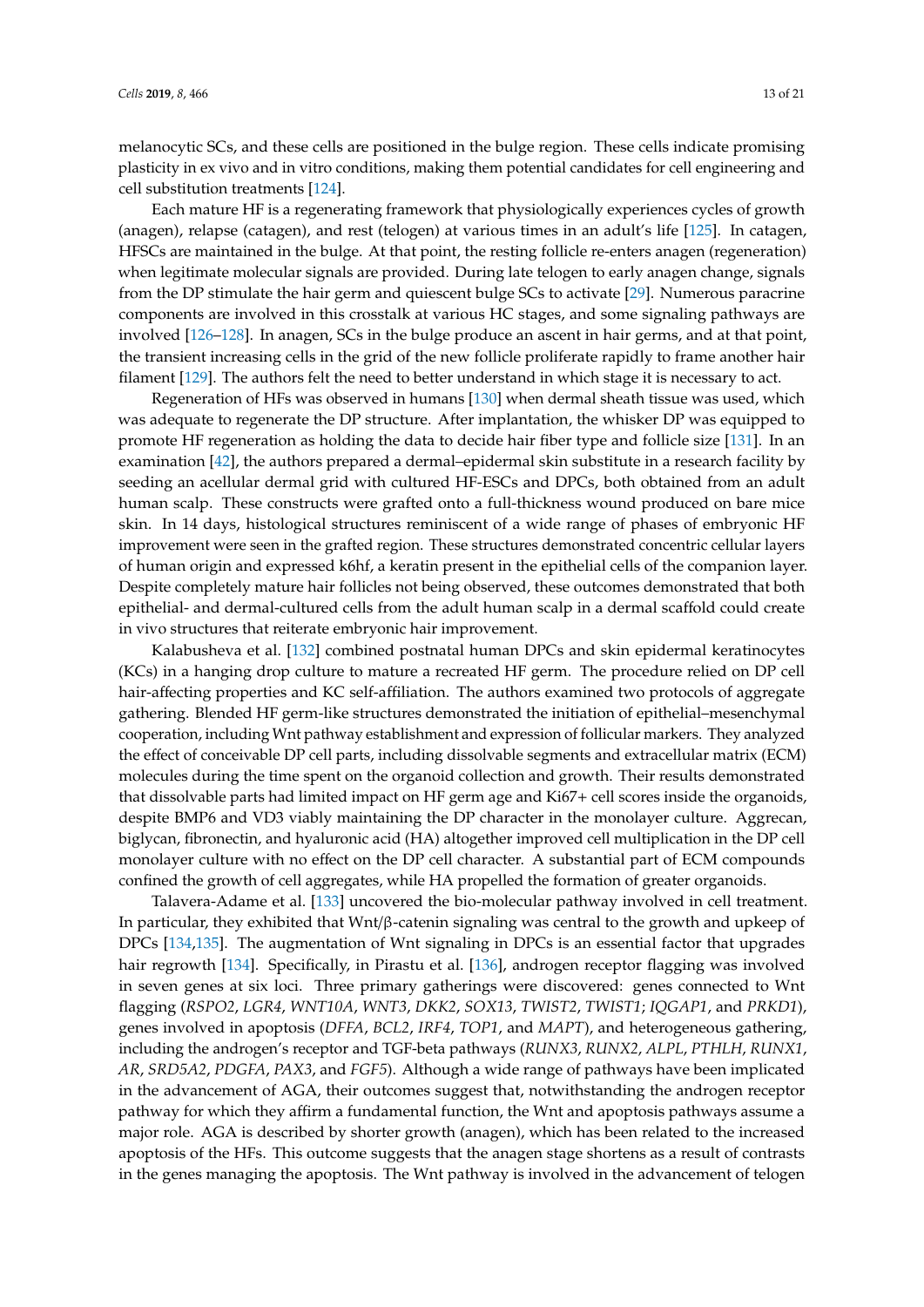(resting) to the anagen (growth), and in the fate of the SCs in the hair bulge, which are both dysregulated in balding tissue. Finally, hair loss chance loci in Wnt ligand biogenesis and trafficking and class B/2 (secretin family receptors) pathways were additionally connected with height, despite none of the individual loci in these pathways being crucial, suggesting a far-reaching impact. Along these lines, hairlessness indicates pathway-explicit hereditary relationships that provide a potential natural premise to the observed epidemiological connections. Pathway-specific hereditary relationships can help us to disentangle the mutually-organic pathways supporting complex pathologies [\[136\]](#page-20-11).

#### **9. Studies on Using Stem Cells from Wharton's Jelly**

What are the advantages of using SCs from Wharton's jelly compared to other MCs? Wharton's jelly is a particular source of SCs due to its accessibility, vast pool of donors, non-invasive and easy harvesting, no hazard to the donor, no moral impediments, limited immunogenic potential, and high multi-potential separation ability [\[137](#page-20-12)[,138\]](#page-20-13). In addition, the exposure to infectious agents seldom happens, which ensures security to the contributor [\[139\]](#page-20-14). The decellularized Wharton's jam matrix (DWJM) (fresh jelly exposed to two cycles of osmotic shock, alternately with a hypertonic suspension of NaCl, mannitol, MgCl<sub>2</sub>, and KCl with an osmolarity of approx. 1.275 mOsm/L, centrifuged at 5000 rpm at 4 ◦C with a hypotonic arrangement of 0.005% Triton X-100) can provide a characteristic scaffold to SCs as a biocompatible matrix, which bolsters their viability, triggering conglomeration of MCs. DWJM contains TGF-β, collagen I, fibronectin, and tenascin, which might be in charge of condensing the added WJMSC in a few regions of the DWJM. In synthesis, DWJM is a natural biocompatible 3D matrix that guarantees adhesion, penetration, growth, and multiplication of cells, both in vitro and in vivo. To summarize, the report presented DWJM as a normal 3D scaffold that can be used in tissue designing and as a regenerative drug [\[140\]](#page-20-15).

#### **10. Concluding Remarks**

Maintaining a pool of SCs is vital for tissue homeostasis and harm fix. Their divisions are not frequent in mature organisms, and their greater part are in a lethargic state. As such, it is vital to comprehend the components of their activation and induction, which will allow for the use of multi-potent cells in regenerative plastic surgery and hair regrowth. Their use is complicated by the fact that the expression of receptors on the various growth factors and the effect of the microenvironment may vary.

Not all target points in SC therapy have been distinguished. The information provided in this review features the useful impacts of AD-SVFs and PRP on hair regrowth, notwithstanding the preliminary positive outcomes from HF-MSCs. The activation and increase of Wnt signaling in DPCs is the crucial factor that enhances renewed hair growth.

The current knowledge in biology, the limits of past translational research that included development of pre-clinical and clinical models, harnessing of new strategies for more accurate imaging, and biomarker-based diagnostics will provide a strong basis to advance viable clinical approaches for regenerative aims in hair tissue engineering. Moreover, larger, randomized, double-blinded, controlled trials are needed to optimize cell administration protocols and to confirm the early observations of promising clinical outcomes.

**Author Contributions:** Conceptualization, P.G. and S.G; methodology, P.G.; validation, P.G. and S.G; formal analysis, P.G.; investigation, P.G.; resources, P.G. and S.G.; data curation, P.G and S.G.; writing—original draft preparation, P.G.; writing—review and editing, P.G.; visualization, P.G.; supervision, P.G and S.G.; project administration, S.G.; funding acquisition, P.G. and S.G.

**Funding:** This article received no external funding.

**Conflicts of Interest:** The authors declare no conflicts of interest.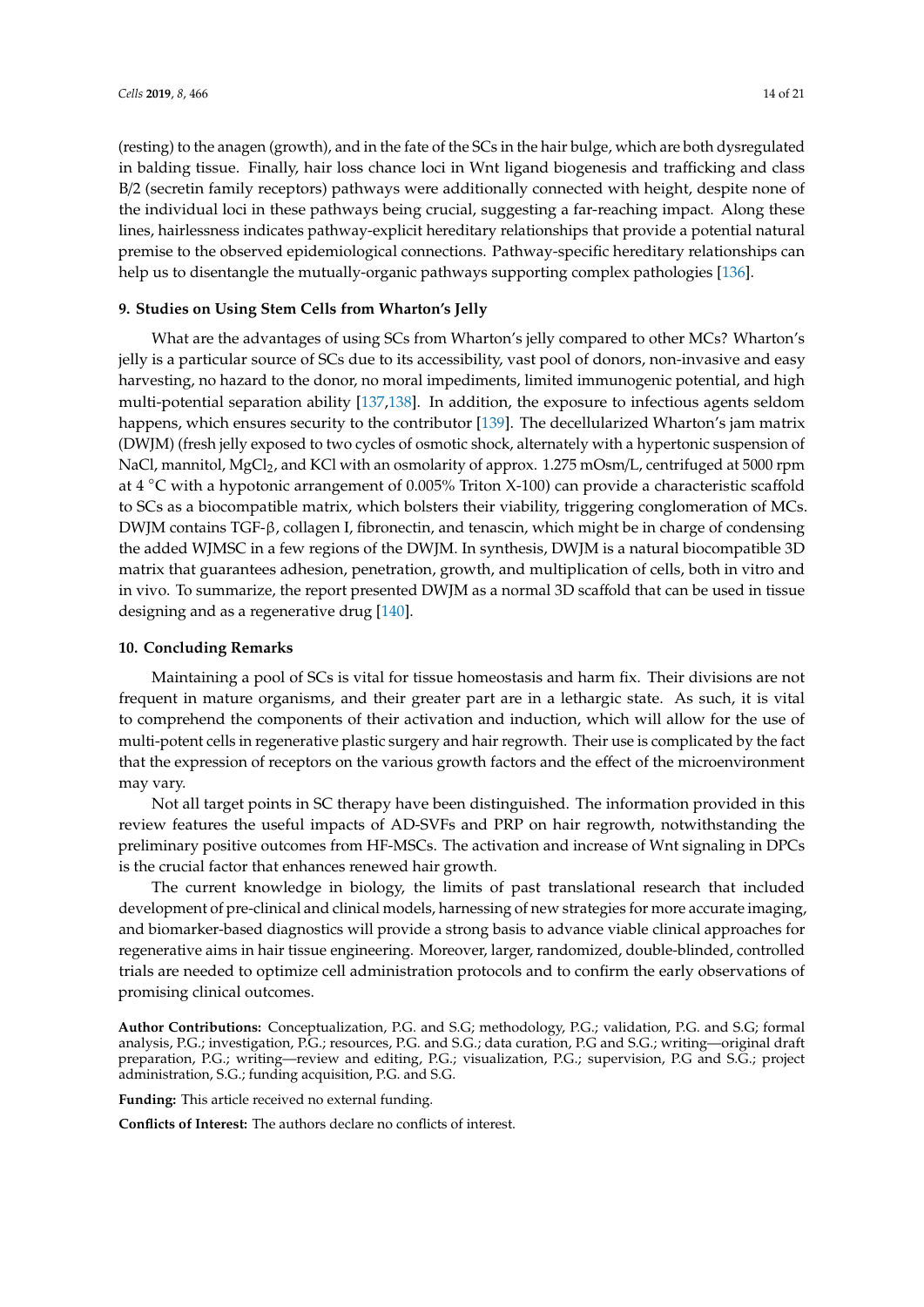# **References**

- <span id="page-14-0"></span>1. Coelho, M.B.; Cabral, J.M.; Karp, J.M. Intraoperative Stem Cell Therapy. *Annu. Rev. Biomed. Eng.* **2012**, *14*, 325–349. [\[CrossRef\]](http://dx.doi.org/10.1146/annurev-bioeng-071811-150041) [\[PubMed\]](http://www.ncbi.nlm.nih.gov/pubmed/22809140)
- <span id="page-14-1"></span>2. Owczarczyk-Saczonek, A.; Krajewska-Włodarczyk, M.; Kruszewska, A.; Banasiak, Ł; Placek, W.; Maksymowicz, W.; Wojtkiewicz, J. Therapeutic Potential of Stem Cells in Follicle Regeneration. *Stem Cells Int.* **2018**, *5*, 1049641.
- <span id="page-14-2"></span>3. Alsantali, A.; Shapiro, J. Androgens and hair loss. *Curr. Opin. Endocrinol. Diabetes Obes.* **2009**, *16*, 246–253. [\[CrossRef\]](http://dx.doi.org/10.1097/MED.0b013e32832b100a)
- <span id="page-14-6"></span>4. Price, V.H. Treatment of hair loss. *N. Engl. J. Med.* **1999**, *341*, 964–973. [\[CrossRef\]](http://dx.doi.org/10.1056/NEJM199909233411307) [\[PubMed\]](http://www.ncbi.nlm.nih.gov/pubmed/10498493)
- <span id="page-14-4"></span>5. Garcovich, S.; Gentile, P.; Bielli, A.; Scioli, M.G.; Orlandi, A.; Cervelli, V.; Gentile, P.; Bielli, A.; Scioli, M.G.; Orlandi, A.; et al. The effect of platelet-rich plasma in hair regrowth: A randomized placebo-controlled trial. *Stem Cells Transl. Med.* **2015**, *4*, 317–1323.
- <span id="page-14-3"></span>6. Gentile, P.; Cole, J.P.; Cole, M.A.; Garcovich, S.; Bielli, A.; Scioli, M.G.; Orlandi, A.; Insalaco, C.; Cervelli, V.; Piva, T. Evaluation of Not-Activated and Activated PRP in Hair Loss Treatment: Role of Growth Factor and Cytokine Concentrations Obtained by Different Collection Systems. *Int. J. Mol. Sci.* **2017**, *18*, 408. [\[CrossRef\]](http://dx.doi.org/10.3390/ijms18020408) [\[PubMed\]](http://www.ncbi.nlm.nih.gov/pubmed/28216604)
- <span id="page-14-5"></span>7. Garza, L.A.; Yang, C.-C.; Zhao, T.; Blatt, H.B.; Lee, M.; He, H.; Stanton, D.C.; Carrasco, L.; Spiegel, J.H.; Tobias, J.W.; et al. Bald scalp in men with androgenetic alopecia retains hair follicle stem cells but lacks CD200-rich and CD34-positive hair follicle progenitor cells. *J. Clin. Invest.* **2011**, *121*, 613–622. [\[CrossRef\]](http://dx.doi.org/10.1172/JCI44478)
- <span id="page-14-7"></span>8. Ohyama, M.; Terunuma, A.; Tock, C.L.; Radonovich, M.F.; Pise-Masison, C.A.; Hopping, S.B.; Brady, J.N.; Udey, M.C.; Vogel, J.C. Characterization and isolation of stem cell-enriched human hair follicle bulge cells. *J. Clin. Invest.* **2006**, *116*, 249–260. [\[CrossRef\]](http://dx.doi.org/10.1172/JCI26043) [\[PubMed\]](http://www.ncbi.nlm.nih.gov/pubmed/16395407)
- <span id="page-14-8"></span>9. Mohammadi, P.; Youssef, K.K.; Abbasalizadeh, S.; Baharvand, H.; Aghdami, N. Human hair reconstruction: Close, but yet so far. *Stem Cells Dev.* **2016**, *25*, 1767–1779. [\[CrossRef\]](http://dx.doi.org/10.1089/scd.2016.0137) [\[PubMed\]](http://www.ncbi.nlm.nih.gov/pubmed/27649771)
- <span id="page-14-9"></span>10. Elmaadawi, I.H.; Mohamed, B.M.; Ibrahim, Z.A.S.; Abdou, S.M.; El Attar, Y.A.; Youssef, A.; Shamloula, M.M.; Taha, A.; Metwally, H.G.; El Afandy, M.M.; et al. Stem cell therapy as a novel therapeutic intervention for resistant cases of alopecia areata and androgenetic alopecia. *J. Dermatol. Treat.* **2018**, *29*, 431–440. [\[CrossRef\]](http://dx.doi.org/10.1080/09546634.2016.1227419) [\[PubMed\]](http://www.ncbi.nlm.nih.gov/pubmed/27553744)
- <span id="page-14-10"></span>11. Rompolas, P.; Greco, V. Stem cell dynamics in the hair follicle niche. *Semin. Cell Dev. Biol.* **2014**, *25-26*, 34–42. [\[CrossRef\]](http://dx.doi.org/10.1016/j.semcdb.2013.12.005)
- <span id="page-14-11"></span>12. Means, A.L.; Xu, Y.; Zhao, A.; Ray, K.C.; Gu, G. CK19CreERT knockin mouse line allows for conditional DNA recombination in epithelial cells in multiple endodermal organs. *Genesis* **2008**, *46*, 318–323. [\[CrossRef\]](http://dx.doi.org/10.1002/dvg.20397)
- <span id="page-14-12"></span>13. Jaks, V.; Barker, N.; Kasper, M.; Van Es, J.H.; Snippert, H.J.; Clevers, H.; Toftgard, R. Lgr5 marks cycling, yet long-lived, hair follicle stem cells. *Nat. Genet.* **2008**, *40*, 1291–1299. [\[CrossRef\]](http://dx.doi.org/10.1038/ng.239)
- <span id="page-14-13"></span>14. Guasch, G. The epithelial stem cell niche in skin. Biology and engineering of stem cell niches. *Elsevier Inc.* **2017**, 127–143.
- <span id="page-14-14"></span>15. Hoeck, J.D.; Biehs, B.; Kurtovaetal, A.V. Stem cell plasticity enables hair regeneration following Lgr5+ cell loss. *Nat. Cell Biol.* **2017**, *19*, 666–676. [\[CrossRef\]](http://dx.doi.org/10.1038/ncb3535)
- <span id="page-14-15"></span>16. Snippert, H.J.; Haegebarth, A.; Kasper, M.; Jaks, V.; Van Es, J.H.; Barker, N.; Van De Wetering, M.; Born, M.V.D.; Begthel, H.; Vries, R.G.; et al. Lgr6 marks stem cells in the hair follicle that generate all cell lineages of the skin. *Science* **2010**, *327*, 1385–1389. [\[CrossRef\]](http://dx.doi.org/10.1126/science.1184733)
- <span id="page-14-16"></span>17. Jensen, K.B.; Collins, C.A.; Nascimento, E.; Tan, D.W.; Frye, M.; Itami, S.; Watt, F.M. Lrig1 expression defines a distinct multipotent stem cell population in mammalian epidermis. *Cell Stem Cell* **2009**, *4*, 427–439. [\[CrossRef\]](http://dx.doi.org/10.1016/j.stem.2009.04.014) [\[PubMed\]](http://www.ncbi.nlm.nih.gov/pubmed/19427292)
- <span id="page-14-17"></span>18. Ozawa, M.; Aiba, S.; Kurosawa, M.; Tagami, H. Ber-EP4 antigen is a marker for a cell population related to the secondary hair germ. *Exp. Dermatol.* **2004**, *13*, 401–405. [\[CrossRef\]](http://dx.doi.org/10.1111/j.0906-6705.2004.00153.x)
- <span id="page-14-18"></span>19. Purba, T.S.; Haslam, I.S.; Poblet, E.; Jiménez, F.; Gandarillas, A.; Izeta, A.; Paus, R. Human epithelial hair follicle stem cells and their progeny: Current state of knowledge, the widening gap in translational research and future challenges. *BioEssays* **2014**, *36*, 513–525. [\[CrossRef\]](http://dx.doi.org/10.1002/bies.201300166)
- <span id="page-14-19"></span>20. Inoue, K.; Aoi, N.; Sato, T.; Yamauchi, Y.; Suga, H.; Eto, H.; Kato, H.; Araki, J.; Yoshimura, K. Differential expression of stem-cell-associated markers in human hair follicle epithelial cells. *Lab. Invest.* **2009**, *89*, 844–856. [\[CrossRef\]](http://dx.doi.org/10.1038/labinvest.2009.48)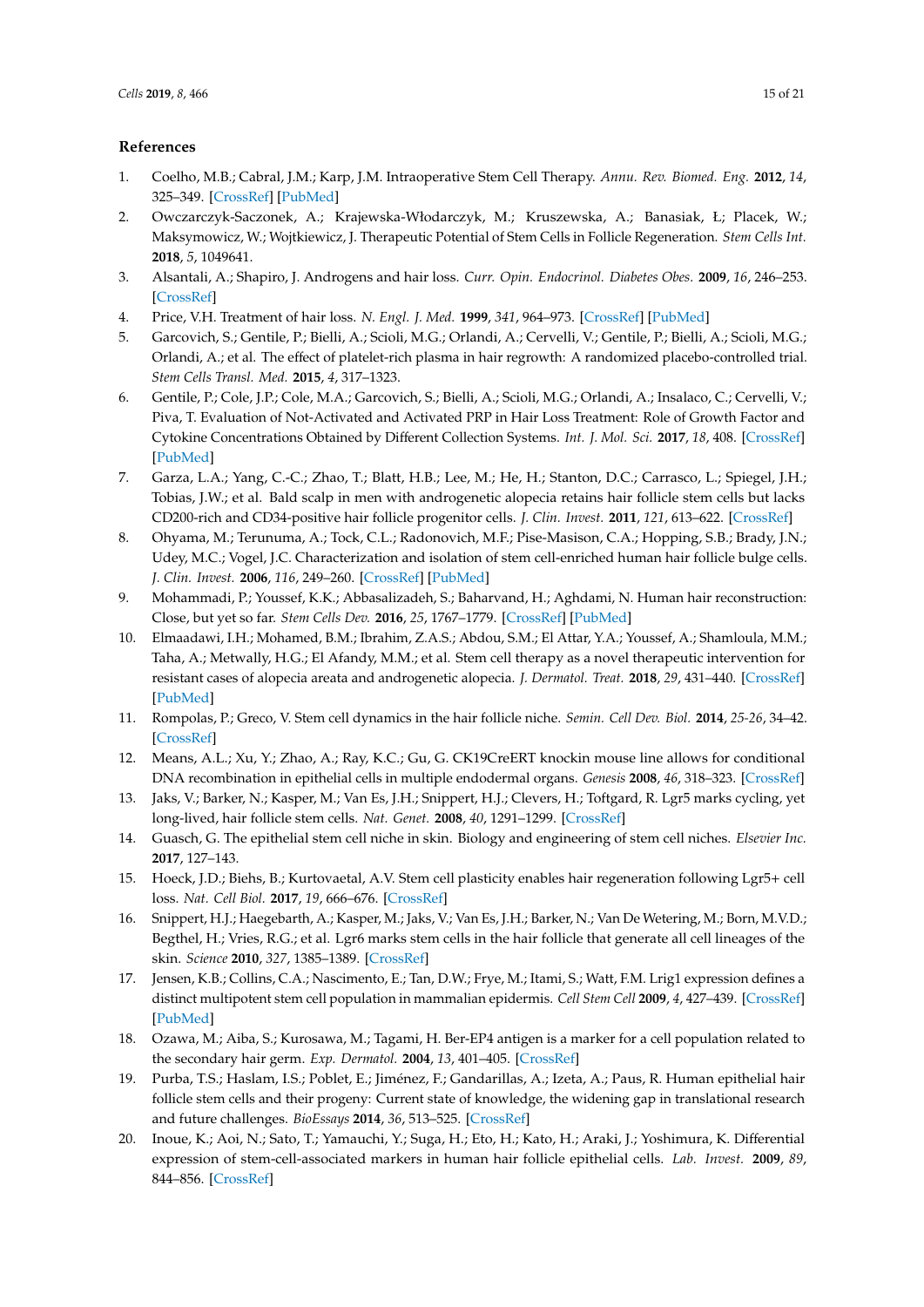- <span id="page-15-0"></span>21. Kissling, S.; Wenzel, E.; Huth, A.; Hoffmann, R.; McElwee, K.J.; Mc Elwee, K.J. Cultured peribulbar dermal sheath cells can induce hair follicle development and contribute to the dermal sheath and dermal papilla. *J. Invest. Dermatol.* **2003**, *121*, 1267–1275.
- <span id="page-15-1"></span>22. Lee, S.-H.; Yoon, J.; Shin, S.H.; Zahoor, M.; Kim, H.J.; Park, P.J.; Park, W.-S.; Min, D.S.; Kim, H.-Y.; Choi, K.-Y. Valproic acid induces hair regeneration in murine model and activates alkaline phosphatase activity in human dermal papilla cells. *PLoS ONE* **2012**, *7*, e34152. [\[CrossRef\]](http://dx.doi.org/10.1371/journal.pone.0034152) [\[PubMed\]](http://www.ncbi.nlm.nih.gov/pubmed/22506014)
- <span id="page-15-2"></span>23. Sellheyer, K.; Krahl, D. PHLDA1 (TDAG51) is a follicular stem cell marker and differentiates between morphoeic basal cell carcinoma and desmoplastic trichoepithelioma. *Br. J. Dermatol.* **2011**, *164*, 141–147. [\[CrossRef\]](http://dx.doi.org/10.1111/j.1365-2133.2010.10045.x) [\[PubMed\]](http://www.ncbi.nlm.nih.gov/pubmed/20846311)
- <span id="page-15-3"></span>24. Zhang, P.; E Kling, R.; Ravuri, S.K.; E Kokai, L.; Rubin, J.P.; Chai, J.-K.; Marra, K.G. A review of adipocyte lineage cells and dermal papilla cells in hair follicle regeneration. *J. Tissue Eng.* **2014**, 5. [\[CrossRef\]](http://dx.doi.org/10.1177/2041731414556850) [\[PubMed\]](http://www.ncbi.nlm.nih.gov/pubmed/25383178)
- <span id="page-15-4"></span>25. Rendl, M.; Lewis, L.; Fuchs, E. Molecular dissection of mesenchymal-epithelial interactions in the hair follicle. *PLoS Biol.* **2005**, *3*, e331. [\[CrossRef\]](http://dx.doi.org/10.1371/journal.pbio.0030331) [\[PubMed\]](http://www.ncbi.nlm.nih.gov/pubmed/16162033)
- <span id="page-15-5"></span>26. Ito, Y.; Hamazaki, T.S.; Ohnuma, K.; Tamaki, K.; Asashima, M.; Okochi, H. Isolation of murine hair-inducing cells using the cell surface marker prominin-1/CD133. *J. Invest. Dermatol.* **2007**, *127*, 1052–1060. [\[CrossRef\]](http://dx.doi.org/10.1038/sj.jid.5700665)
- <span id="page-15-6"></span>27. Li, J.; Jiang, T.X.; Chuong, C.M. Many paths to alopecia via compromised regeneration of hair follicle stem cells. *J. Invest. Dermatol.* **2013**, *133*, 1450–1452. [\[CrossRef\]](http://dx.doi.org/10.1038/jid.2012.511)
- <span id="page-15-7"></span>28. Turksen, K. *Tissue Specific Stem Cell Niche*; Springer: Basel, Switzerland, 2015.
- <span id="page-15-8"></span>29. Greco, V.; Chen, T.; Rendl, M.; Schöber, M.; Pasolli, H.A.; Stokes, N.; Cruz-Racelis, J.D.; Fuchs, E. A two-step mechanism for stem cell activation during hair regeneration. *Cell Stem Cell* **2009**, *4*, 155–169. [\[CrossRef\]](http://dx.doi.org/10.1016/j.stem.2008.12.009) [\[PubMed\]](http://www.ncbi.nlm.nih.gov/pubmed/19200804)
- <span id="page-15-9"></span>30. Rompolas, P.; Mesa, K.R.; Greco, V. Spatial organization within a niche as a determinant of stem-cell fate. *Nature* **2013**, *502*, 513–518. [\[CrossRef\]](http://dx.doi.org/10.1038/nature12602)
- <span id="page-15-10"></span>31. Oh, J.W.; Kloepper, J.; Langanetal, E.A. A guide to studying human hair follicle cycling in vivo. *J. Invest. Dermatol.* **2016**, *136*, 34–44. [\[CrossRef\]](http://dx.doi.org/10.1038/JID.2015.354)
- <span id="page-15-11"></span>32. Garza, L.A.; Liu, Y.; Yang, Z.; Alagesan, B.; Lawson, J.A.; Norberg, S.M.; Loy, D.E.; Zhao, T.; Blatt, H.B.; Stanton, D.C.; et al. Prostaglandin D2 inhibits hair growth and is elevated in bald scalp of men with androgenetic alopecia. *Sci. Transl. Med.* **2012**, *4*, 126ra34. [\[CrossRef\]](http://dx.doi.org/10.1126/scitranslmed.3003122)
- <span id="page-15-12"></span>33. Halloy, J.; Bernard, B.A.; Loussouarn, G.; Goldbeter, A. Modeling the dynamics of human hair cycles by a follicular automaton. *Proc. Natl. Acad. Sci. USA* **2000**, *97*, 8328–8333. [\[CrossRef\]](http://dx.doi.org/10.1073/pnas.97.15.8328)
- <span id="page-15-13"></span>34. Nakamura, M.; Schneider, M.R.; Schmidt-Ullrich, R.; Paus, R. Mutant laboratory mice with abnormalities in hair follicle morphogenesis, cycling, and/or structure: An update. *J. Dermatol. Sci.* **2013**, *69*, 6–29. [\[CrossRef\]](http://dx.doi.org/10.1016/j.jdermsci.2012.10.001)
- <span id="page-15-14"></span>35. Christoph, T.; Müller-Röver, S.; Audringetal, H. Thehuman hair follicle immune system: Cellular composition and immune privilege. *Br. J. Dermatol.* **2000**, *142*, 862–873. [\[CrossRef\]](http://dx.doi.org/10.1046/j.1365-2133.2000.03464.x) [\[PubMed\]](http://www.ncbi.nlm.nih.gov/pubmed/10809841)
- <span id="page-15-15"></span>36. Tanimura, S.; Tadokoro, Y.; Inomata, K.; Binh, N.T.; Nishie, W.; Yamazaki, S.; Nakauchi, H.; Tanaka, Y.; McMillan, J.R.; Sawamura, D.; et al. Hair follicle stem cells provide a functional niche for melanocyte stem cells. *Cell Stem Cell.* **2011**, *8*, 177–187. [\[CrossRef\]](http://dx.doi.org/10.1016/j.stem.2010.11.029)
- <span id="page-15-16"></span>37. Deschene, E.R.; Myung, P.; Rompolasetal, P. β-catenin activation regulates tissue growth non-cell autonomously in the hair stem cell niche. *Science* **2014**, *343*, 1353–1356. [\[CrossRef\]](http://dx.doi.org/10.1126/science.1248373)
- <span id="page-15-17"></span>38. Zhou, L.; Wang, H.; Jing, J.; Yu, L.; Wu, X.; Lu, Z. Regulation of hair follicle development by exosomes derived from dermal papilla cells. *Biochem. Biophys. Res. Commun.* **2018**, *500*, 325–332. [\[CrossRef\]](http://dx.doi.org/10.1016/j.bbrc.2018.04.067)
- <span id="page-15-19"></span><span id="page-15-18"></span>39. Paus, R.; Nickoloff, B.; Ito, T. A hairy' privilege. *Trends Immunol.* **2005**, *26*, 32–40. [\[CrossRef\]](http://dx.doi.org/10.1016/j.it.2004.09.014)
- 40. Gentile, P.; Scioli, M.G.; Bielli, A.; Orlandi, A.; Cervelli, V. Stem cells from human hair follicles: First mechanical isolation for immediate autologous clinical use in androgenetic alopecia and hair loss. *Stem Cell Invest.* **2017**, *4*, 58. [\[CrossRef\]](http://dx.doi.org/10.21037/sci.2017.06.04)
- 41. Asakawa, K.; Toyoshima, K.-E.; Ishibashi, N.; Tobe, H.; Iwadate, A.; Kanayama, T.; Hasegawa, T.; Nakao, K.; Toki, H.; Noguchi, S.; et al. Hair organ regeneration via the bioengineered hair follicular unit transplantation. *Sci. Rep.* **2012**, *2*, 424. [\[CrossRef\]](http://dx.doi.org/10.1038/srep00424) [\[PubMed\]](http://www.ncbi.nlm.nih.gov/pubmed/22645640)
- <span id="page-15-20"></span>42. Balañá, M.E.; Charreau, H.E.; Leiroós, G.J. Epidermal stem cells and skin tissue engineering in hair follicle regeneration. *World J. Stem Cells* **2015**, *7*, 711–727. [\[CrossRef\]](http://dx.doi.org/10.4252/wjsc.v7.i4.711)
- <span id="page-15-21"></span>43. Campagnoli, C. Identification of mesenchymal stem/progenitor cells in human first-trimester fetal blood, liver, and bone marrow. *Blood* **2001**, *98*, 2396–2402. [\[CrossRef\]](http://dx.doi.org/10.1182/blood.V98.8.2396) [\[PubMed\]](http://www.ncbi.nlm.nih.gov/pubmed/11588036)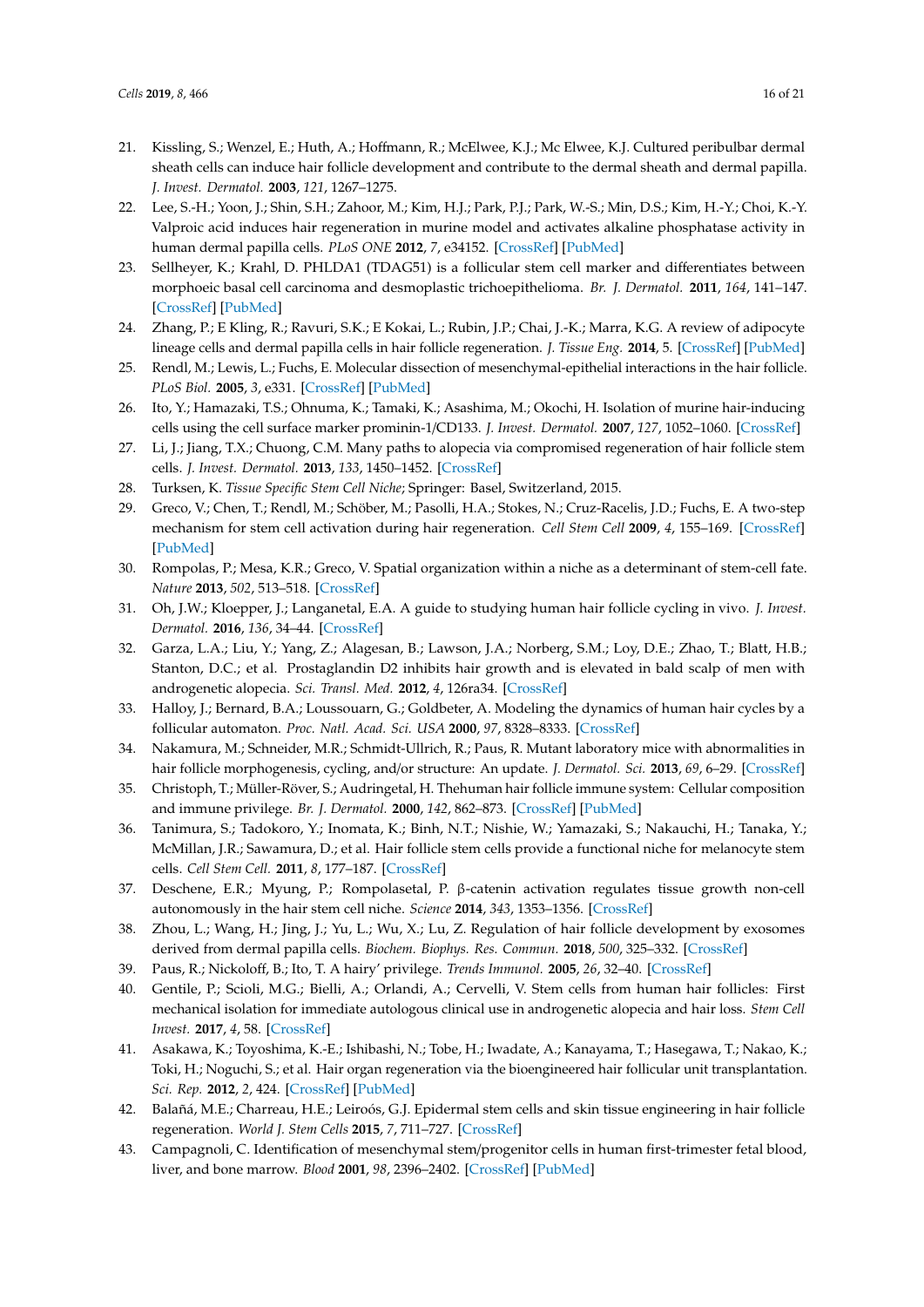- 44. Baksh, D.; Davies, J.E.; Zandstra, P.W. Adult human bone marrow–derived mesenchymal progenitor cells are capable of adhesion-independent survival and expansion. *Exp. Hematol.* **2003**, *31*, 723–732. [\[CrossRef\]](http://dx.doi.org/10.1016/S0301-472X(03)00106-1)
- 45. Muschler, G.F.; Nitto, H.; Boehm, C.A.; Easley, K.A. Age- and gender-related changes in the cellularity of human bone marrow and the prevalence of osteoblastic progenitors. *J. Orthop. Res.* **2001**, *19*, 117–125. [\[CrossRef\]](http://dx.doi.org/10.1016/S0736-0266(00)00010-3)
- <span id="page-16-0"></span>46. Muschler, G.F.; Boehm, C.; Easley, K. Aspiration to obtain osteoblast progenitor cells from human bone marrow:the influence of aspiration volume. *JBJS* **1997**, *79*, 1699–1709. [\[CrossRef\]](http://dx.doi.org/10.2106/00004623-199711000-00012)
- <span id="page-16-1"></span>47. Peng, L.; Jia, Z.; Yin, X.; Zhang, X.; Liu, Y.; Chen, P.; Ma, K.; Zhou, C. Comparative analysis of mesenchymal stem cells from bone marrow, cartilage, and adipose tissue. *Stem Cells Dev.* **2008**, *17*, 761–774. [\[CrossRef\]](http://dx.doi.org/10.1089/scd.2007.0217)
- <span id="page-16-3"></span>48. Kern, S.; Eichler, H.; Stoeve, J.; Klüter, H.; Bieback, K. Comparative analysis of mesenchymal stem cells from bone marrow, umbilical cord blood, or adipose tissue. *Stem Cells* **2006**, *24*, 1294–1301. [\[CrossRef\]](http://dx.doi.org/10.1634/stemcells.2005-0342) [\[PubMed\]](http://www.ncbi.nlm.nih.gov/pubmed/16410387)
- 49. Yoshimura, H.; Muneta, T.; Nimura, A.; Yokoyama, A.; Koga, H.; Sekiya, I. Comparison of rat mesenchymal stem cells derived from bone marrow, synovium, periosteum, adipose tissue, and muscle. *Cell Tissue Res.* **2007**, *327*, 449–462. [\[CrossRef\]](http://dx.doi.org/10.1007/s00441-006-0308-z)
- <span id="page-16-2"></span>50. Rebelatto, C.K.; Aguiar, A.M.; Moretão, M.P.; Senegaglia, A.C.; Hansen, P.; Barchiki, F.; Oliveira, J.; Martins, J.; Kuligovski, C.; Mansur, F.; et al. Dissimilar differentiation of mesenchymal stem cells from bone marrow, umbilical cord blood, and adipose tissue. *Exp. Biol. Med.* **2008**, *233*, 901–913. [\[CrossRef\]](http://dx.doi.org/10.3181/0712-RM-356)
- <span id="page-16-4"></span>51. Zuk, P.A.; Zhu, M.; Mizuno, H.; Huang, J.; Futrell, J.W.; Katz, A.J.; Benhaim, P.; Lorenz, H.P.; Hedrick, M.H. Multilineage cells from human adipose tissue: Implications for cell-based therapies. *Tissue Eng.* **2001**, *7*, 211–228. [\[CrossRef\]](http://dx.doi.org/10.1089/107632701300062859)
- <span id="page-16-6"></span>52. Oedayrajsingh-Varma, M.; Van Ham, S.; Knippenberg, M.; Helder, M.; Klein-Nulend, J.; Schouten, T.; Ritt, M.; Van Milligen, F. Adipose tissue–derived mesenchymal stem cell yield and growth characteristics are affected by the tissue-harvesting procedure. *Cytotherapy* **2006**, *8*, 166–177. [\[CrossRef\]](http://dx.doi.org/10.1080/14653240600621125)
- <span id="page-16-5"></span>53. Cole, J.P.; Cole, M.A.; Insalaco, C.; Cervelli, V.; Gentile, P. Alopecia and platelet-derived therapies. *Stem Cell Invest.* **2017**, *4*, 88. [\[CrossRef\]](http://dx.doi.org/10.21037/sci.2017.11.01)
- <span id="page-16-7"></span>54. Gimble, J.M.; Bunnell, B.A.; Chiu, E.S.; Guilak, F. Concise review: Adipose-derived stromal vascular fraction cells and stem cells: let's not get lost in translation. *Stem Cells* **2011**, *29*, 749–754. [\[CrossRef\]](http://dx.doi.org/10.1002/stem.629)
- <span id="page-16-8"></span>55. Cervelli, V.; Gentile, P.; Scioli, M.G.; Grimaldi, M.; Casciani, C.U.; Spagnoli, L.G.; Orlandi, A. Application of platelet-rich plasma in plastic surgery: Clinical and in vitro evaluation. *Tissue Eng. Part. C Methods* **2009**, *15*, 625–634. [\[CrossRef\]](http://dx.doi.org/10.1089/ten.tec.2008.0518) [\[PubMed\]](http://www.ncbi.nlm.nih.gov/pubmed/19231923)
- 56. Cervelli, V.; Bocchini, I.; Di Pasquali, C.; De Angelis, B.; Cervelli, G.; Curcio, C.B.; Orlandi, A.; Scioli, M.G.; Tati, E.; Delogu, P.; et al. P.R.L. platelet rich lipotransfert: Our experience and current state of art in the combined use of fat and PRP. *Biomed. Res. Int.* **2013**, *2013*, 434191. [\[CrossRef\]](http://dx.doi.org/10.1155/2013/434191)
- <span id="page-16-9"></span>57. Kapur, S.K.; Katz, A.J. Review of the adipose derived stem cell secretome. *Biochimie* **2013**, *95*, 2222–2228. [\[CrossRef\]](http://dx.doi.org/10.1016/j.biochi.2013.06.001)
- <span id="page-16-10"></span>58. Cervelli, V.; Scioli, M.G.; Gentile, P.; Doldo, E.; Bonanno, E.; Spagnoli, L.G.; Orlandi, A. Platelet-rich plasma greatly potentiates insulin-induced adipogenic differentiation of human adipose-derived stem cells through a serine/threonine kinase Akt-dependent mechanism and promotes clinical fat graft maintenance. *Stem Cell Trasl. Med.* **2012**, *1*, 206–220. [\[CrossRef\]](http://dx.doi.org/10.5966/sctm.2011-0052) [\[PubMed\]](http://www.ncbi.nlm.nih.gov/pubmed/23197780)
- <span id="page-16-11"></span>59. Festa, E.; Fretz, J.; Berry, R.; Schmidt, B.; Rodeheffer, M.; Horowitz, M.; Horsley, V. Adipocyte lineage cells contribute to the skin stem cell niche to drive hair cycling. *Cell* **2011**, *146*, 761–771. [\[CrossRef\]](http://dx.doi.org/10.1016/j.cell.2011.07.019)
- <span id="page-16-12"></span>60. Perez-Meza, D.; Ziering, C.; Sforza, M.; Krishnan, G.; Ball, E.; Daniels, E.; Perez-Meza, V.A.P.B.D. Views: Hair follicle growth by stromal vascular fraction-enhanced adipose transplantation in baldness. *Stem Cells Cloning* **2017**, *10*, 1–10. [\[PubMed\]](http://www.ncbi.nlm.nih.gov/pubmed/28740409)
- <span id="page-16-13"></span>61. Fukuoka, H.; Suga, H. Hair Regeneration Treatment Using Adipose-Derived Stem Cell Conditioned Medium: Follow-up with Trichograms. *Eplasty* **2015**, *15*, e10. [\[PubMed\]](http://www.ncbi.nlm.nih.gov/pubmed/25834689)
- <span id="page-16-14"></span>62. Zanzottera, F.; Lavezzari, E.; Trovato, L.; Icardi, A.; Graziano, A. Adipose derived stem cells and growth factors applied on hair transplantation. Follow-up of clinical outcome. *J. Cosmet. Dermatol. Sci. Appl.* **2014**, *4*, 268–274. [\[CrossRef\]](http://dx.doi.org/10.4236/jcdsa.2014.44036)
- <span id="page-16-15"></span>63. Fukuoka, H.; Narita, K.; Suga, H. Hair Regeneration Therapy: Application of Adipose-Derived Stem Cells. *Curr. Stem Cell Res. Ther.* **2017**, *12*, 531–534. [\[CrossRef\]](http://dx.doi.org/10.2174/1574888X12666170522114307)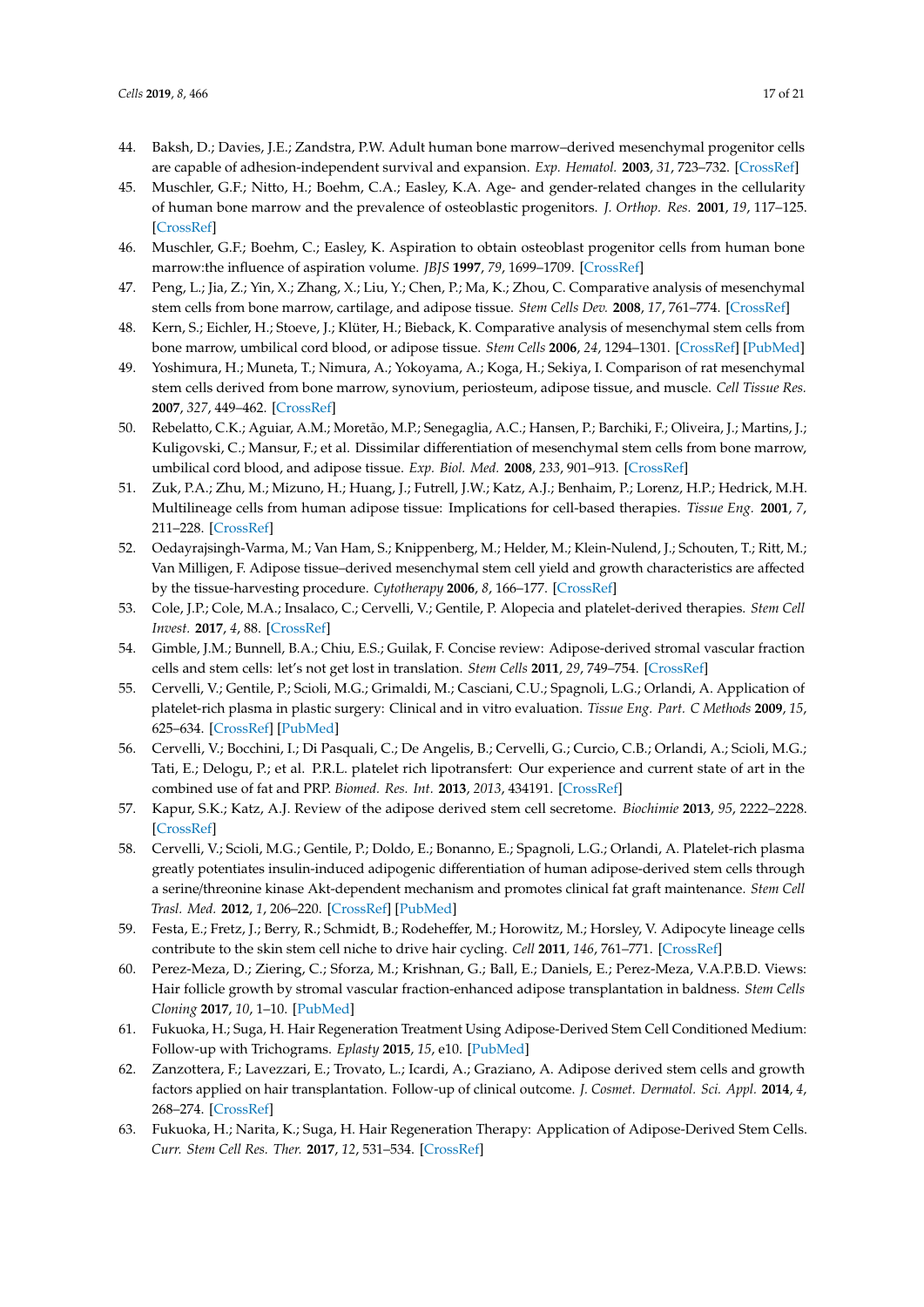- <span id="page-17-0"></span>64. Shin, H.; Won, C.H.; Chung, W.K.; Park, B.-S. Up-to-date clinical trials of hair regeneration using conditioned media of adipose-derived stem cells in male and female pattern hair loss. *Curr. Stem Cell Res. Ther.* **2017**, *12*, 524–530. [\[CrossRef\]](http://dx.doi.org/10.2174/1574888X12666170504120244) [\[PubMed\]](http://www.ncbi.nlm.nih.gov/pubmed/28474542)
- <span id="page-17-1"></span>65. Won, C.H.; Yoo, H.G.; Kwon, O.S.; Sung, M.Y.; Kang, Y.J.; Chung, J.H.; Park, B.S.; Sung, J.-H.; Kim, W.S.; Kim, K.H. Hair growth promoting effects of adipose tissue-derived stem cells. *J. Dermatol. Sci.* **2010**, *57*, 134–137. [\[CrossRef\]](http://dx.doi.org/10.1016/j.jdermsci.2009.10.013)
- <span id="page-17-2"></span>66. Zhu, M.; Zhou, Z.; Chen, Y.; Schreiber, R.; Ransom, J.T.; Fraser, J.K.; Hedrick, M.H.; Pinkernell, K.; Kuo, H.-C. Supplementation of fat grafts with adipose-derived regenerative cells improves long-term graft retention. *Ann. Plastic Sur.* **2010**, *64*, 222–228. [\[CrossRef\]](http://dx.doi.org/10.1097/SAP.0b013e31819ae05c)
- <span id="page-17-3"></span>67. Zimber, M.P.; Ziering, C.; Zeigler, F.; Hubka, M.; Mansbridge, J.N.; Baumgartner, M.; Hubka, K.; Kellar, R.; Perez-Meza, D.; Sadick, N.; et al. Hair regrowth following a Wnt- and follistatin containing treatment: Safety and efficacy in a first-in-man phase 1 clinical trial. *J. Drugs Dermatol.* **2011**, *10*, 1308–1312.
- <span id="page-17-4"></span>68. Zhao, W.; Schäfer, S.; Choi, J.; Yamanaka, Y.J.; Lombardi, M.L.; Bose, S.; Carlson, A.L.; Phillips, J.A.; Teo, W.; Droujinine, I.A.; et al. Cell-surface sensors for real-time probing of cellular environments. *Nat. Nanotechnol.* **2011**, *6*, 524–531. [\[CrossRef\]](http://dx.doi.org/10.1038/nnano.2011.101)
- <span id="page-17-5"></span>69. Sarkar, D.; Vemula, P.K.; Zhao, W.; Gupta, A.; Karnik, R.; Karp, J.M. Engineered mesenchymal stem cells with self-assembled vesicles for systemic cell targeting. *Biomaterials* **2010**, *31*, 5266–5274. [\[CrossRef\]](http://dx.doi.org/10.1016/j.biomaterials.2010.03.006)
- <span id="page-17-6"></span>70. Plikus, M.V.; Mayer, J.A.; De La Cruz, D.; Baker, R.E.; Maini, P.K.; Maxson, R.; Chuong, C.-M. Cyclic dermal BMP signalling regulates stem cell activation during hair regeneration. *Nature* **2008**, *451*, 340–344. [\[CrossRef\]](http://dx.doi.org/10.1038/nature06457) [\[PubMed\]](http://www.ncbi.nlm.nih.gov/pubmed/18202659)
- <span id="page-17-7"></span>71. Yi, R. Concise review: Mechanisms of quiescent hair follicle stem cell regulation. *Stem Cells* **2017**, *35*, 2323–2330. [\[CrossRef\]](http://dx.doi.org/10.1002/stem.2696)
- <span id="page-17-8"></span>72. Mohyeldin, A.; Garzón-Muvdi, T.; Quiñones-Hinojosa, A. Oxygen in stem cell biology: A critical component of the stem cell niche. *Cell Stem Cell* **2010**, 7150–7161. [\[CrossRef\]](http://dx.doi.org/10.1016/j.stem.2010.07.007)
- <span id="page-17-9"></span>73. Gay, D.; Kwon, O.; Zhang, Z.; Spata, M.; Plikus, M.V.; Holler, P.D.; Ito, M.; Yang, Z.; Treffeisen, E.; Kim, C.D.; et al. Fgf9 from dermal γδ T cells induces hair follicle neogenesis after wounding. *Nat. Med.* **2013**, *19*, 916–923. [\[CrossRef\]](http://dx.doi.org/10.1038/nm.3181)
- <span id="page-17-10"></span>74. Castellana, D.; Paus, R.; Perez-Moreno, M. Macrophages contribute to the cyclic activation of adult hair follicle stem cells. *PLoS Biol.* **2014**, *12*, e1002002. [\[CrossRef\]](http://dx.doi.org/10.1371/journal.pbio.1002002)
- <span id="page-17-11"></span>75. Osaka, N.; Takahashi, T.; Murakami, S.; Matsuzawa, A.; Noguchi, T.; Fujiwara, T.; Aburatani, H.; Moriyama, K.; Takeda, K.; Ichijo, H. ASK1-dependent recruitment and activation of macrophages induce hair growth in skin wounds. *J. Cell Biol.* **2007**, *176*, 903–909. [\[CrossRef\]](http://dx.doi.org/10.1083/jcb.200611015)
- <span id="page-17-12"></span>76. Ali, N.; Zirak, B.; Rodriguez, R.S.; Pauli, M.L.; Truong, H.-A.; Lai, K.; Ahn, R.; Corbin, K.; Lowe, M.M.; Scharschmidt, T.C.; et al. Regulatory T cells in skin facilitate epithelial stem cell differentiation. *Cell* **2017**, *169*, 1119–1129. [\[CrossRef\]](http://dx.doi.org/10.1016/j.cell.2017.05.002)
- <span id="page-17-13"></span>77. Gaur, M.; Dobke, M.; Lunyak, V. Mesenchymal stem cells from adipose tissue in clinical applications for dermatological indications and skin aging. *Int. J. Mol. Sci.* **2017**, 18. [\[CrossRef\]](http://dx.doi.org/10.3390/ijms18010208)
- <span id="page-17-14"></span>78. Lee, P.; Sadick, N.S.; Diwan, A.H.; Zhang, P.S.; Liu, J.S.; Prieto, V.G.; Zhu, C.-C.; Zhu, C. Expression of androgen receptor coactivator ARA70/ELE1 in androgenic alopecia. *J. Cutan. Pathol.* **2005**, *32*, 567–571. [\[CrossRef\]](http://dx.doi.org/10.1111/j.0303-6987.2005.00397.x)
- <span id="page-17-15"></span>79. Gentile, P.; Scioli, M.G.; Bielli, A.; Cervelli, V. Concise Review: The Use of Adipose-Derived Stromal Vascular Fraction Cells and Platelet Rich Plasma in Regenerative Plastic Surgery. *Stem Cells* **2017**, *35*, 117–134. [\[CrossRef\]](http://dx.doi.org/10.1002/stem.2498)
- <span id="page-17-16"></span>80. Huang, C.-F.; Chang, Y.-J.; Hsueh, Y.-Y.; Huang, C.-W.; Wang, D.-H.; Huang, T.-C.; Wu, Y.-T.; Su, F.-C.; Hughes, M.; Chuong, C.-M.; et al. Assembling composite dermal papilla spheres with adipose-derived stem cells to enhance hair follicle induction. *Sci. Rep.* **2016**, *6*, 2016.
- <span id="page-17-17"></span>81. Yang, Y.; Choi, H.; Seon, M.; Cho, D.; Bang, S.I. LL-37 stimulates the functions of adipose-derived stromal/stem cells via early growth response 1 and the MAPK pathway. *Stem Cell Res. Ther.* **2016**, *7*, 58. [\[CrossRef\]](http://dx.doi.org/10.1186/s13287-016-0313-4)
- <span id="page-17-18"></span>82. Kang, B.M.; Kwack, M.H.; Kim, M.K.; Kim, J.C.; Sung, Y.K. Sphere formation increases the ability of cultured human dermal papilla cells to induce hair follicles from mouse epidermal cells in a reconstitution assay. *J. Invest. Dermatol.* **2012**, *132*, 237–239. [\[CrossRef\]](http://dx.doi.org/10.1038/jid.2011.250)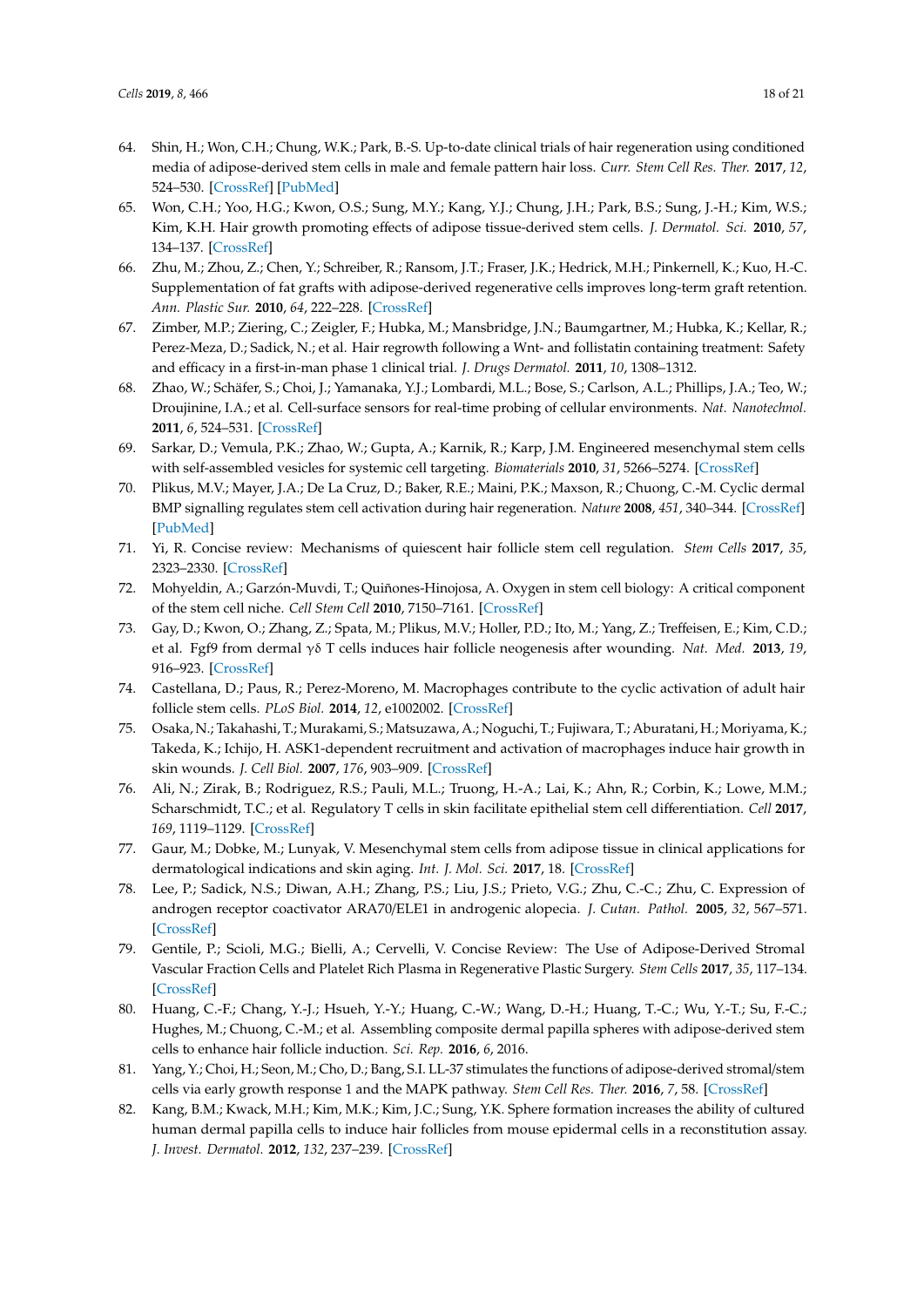- <span id="page-18-0"></span>83. Seo, C.H.; Kwack, M.H.; Lee, S.-H.; Kim, M.K.; Kim, J.C.; Sung, Y.K. Poor capability of 3D-cultured adipose-derived stem cells to induce hair follicles in contrast to 3D-cultured dermal papilla cells. *Ann. Dermatol.* **2016**, *28*, 662–665. [\[CrossRef\]](http://dx.doi.org/10.5021/ad.2016.28.5.662) [\[PubMed\]](http://www.ncbi.nlm.nih.gov/pubmed/27746657)
- <span id="page-18-1"></span>84. Ramdasi, S.; Tiwari, S.K. Human mesenchymal stem cell-derived conditioned media for hair regeneration applications. *J. Stem Cells* **2016**, *11*, 201–211.
- <span id="page-18-2"></span>85. Misago, N.; Toda, S.; Sugihara, H.; Kohda, H.; Narisawa, Y. Proliferation and differentiation of organoid hair follicle cells co-cultured with fat cells in collagen gel matrix culture. *Br. J. Dermatol.* **1998**, *139*, 40–48. [\[CrossRef\]](http://dx.doi.org/10.1046/j.1365-2133.1998.02312.x)
- <span id="page-18-3"></span>86. Jong, M.C.; Gijbels, M.J.; E Dahlmans, V.; Gorp, P.J.; Koopman, S.J.; Ponec, M.; Hofker, M.H.; Havekes, L.M. Hyperlipidemia and cutaneous abnormalities in transgenic mice overexpressing human apolipoprotein C1. *J. Clin. Invest.* **1998**, *101*, 145–152. [\[CrossRef\]](http://dx.doi.org/10.1172/JCI791)
- <span id="page-18-4"></span>87. Park, B.-S.; Kim, W.-S.; Choi, J.-S.; Kim, H.-K.; Won, J.-H.; Ohkubo, F.; Fukuoka, H. Hair growth stimulated by conditioned medium of adipose-derived stem cells is enhanced by hypoxia: Evidence of increased growth factor secretion. *BioMed Res. Int.* **2010**, *31*, 34. [\[CrossRef\]](http://dx.doi.org/10.2220/biomedres.31.27)
- <span id="page-18-5"></span>88. Metcalf, K.B.; Mandelbaum, B.R.; McIlwraith, C.W. Application of Platelet-Rich Plasma to Disorders of the Knee Joint. *Cartilage* **2013**, *4*, 295–312. [\[CrossRef\]](http://dx.doi.org/10.1177/1947603513487553)
- <span id="page-18-6"></span>89. Dhurat, R.; Sukesh, M. Principles and Methods of Preparation of Platelet-Rich Plasma: A Review and Author's Perspective. *J. Cutan. Aesthet. Surg.* **2014**, *7*, 189–197. [\[CrossRef\]](http://dx.doi.org/10.4103/0974-2077.150734) [\[PubMed\]](http://www.ncbi.nlm.nih.gov/pubmed/25722595)
- <span id="page-18-7"></span>90. Gobbi, A.; Karnatzikos, G.; Mahajan, V.; Malchira, S. Platelet-rich plasma treatment in symptomatic patients with knee osteoarthritis: Preliminary results in a group of active patients. *Sports Health* **2012**, *4*, 162–172. [\[CrossRef\]](http://dx.doi.org/10.1177/1941738111431801) [\[PubMed\]](http://www.ncbi.nlm.nih.gov/pubmed/23016084)
- <span id="page-18-8"></span>91. Oh, J.H.; Kim, W.; Roh, Y.H.; Park, K.U. Comparison of the Cellular Composition and Cytokine-Release Kinetics of Various Platelet-Rich Plasma Preparations. *Am. J. Sports Med.* **2015**, *43*, 3062–3070. [\[CrossRef\]](http://dx.doi.org/10.1177/0363546515608481)
- <span id="page-18-9"></span>92. Afifi, L.; Maranda, E.L.; Zarei, M.; Delcanto, G.M.; Falto-Aizpurua, L.; Kluijfhout, W.P.; Jimenez, J.J. Low-level laser therapy as a treatment for androgenetic alopecia. *Lasers Surg. Med.* **2017**, *49*, 27–39. [\[CrossRef\]](http://dx.doi.org/10.1002/lsm.22512) [\[PubMed\]](http://www.ncbi.nlm.nih.gov/pubmed/27114071)
- <span id="page-18-10"></span>93. Jones, M.E.; Hardy, C.; Ridgway, J. Keloid management: A retrospective case review on a new approach using surgical excision, platelet-rich plasma, and in-office superficial photon X-ray radiation therapy. *Adv. Skin Wound Care* **2016**, *29*, 303–307. [\[CrossRef\]](http://dx.doi.org/10.1097/01.ASW.0000482993.64811.74)
- <span id="page-18-11"></span>94. Naik, A.R.; Ramesh, A.V.; Dwarkanath, C.D.; Naik, M.S.; Chinnappa, A.B. Use of autologous platelet rich plasma to treat gingival recession in esthetic periodontal surgery. *J. Indian Soc. Periodontol.* **2013**, *17*, 345–353. [\[CrossRef\]](http://dx.doi.org/10.4103/0972-124X.115665) [\[PubMed\]](http://www.ncbi.nlm.nih.gov/pubmed/24049336)
- <span id="page-18-12"></span>95. Cervelli, V.; Lucarini, L.; Spallone, D.; Palla, L.; Colicchia, G.M.; Gentile, P.; De Angelis, B. Use of platelet-rich plasma and hyaluronic acid in the loss of substance with bone exposure. *Adv. Skin Wound Care* **2011**, *24*, 176–181. [\[CrossRef\]](http://dx.doi.org/10.1097/01.ASW.0000396302.05959.d3)
- <span id="page-18-13"></span>96. Nicoli, F.; Balzani, A.; Lazzeri, D.; Gentile, P.; Chilgar, R.M.; Di Pasquali, C.; Nicoli, M.; Bocchini, I.; Agovino, A.; Cervelli, V. Severe hidradenitis suppurativa treatment using platelet-rich plasma gel and Hyalomatrix. *Int. Wound J.* **2015**, *12*, 338–343. [\[CrossRef\]](http://dx.doi.org/10.1111/iwj.12117)
- <span id="page-18-14"></span>97. Klosova, H.; Stetinsky, J.; Bryjová, I.; Hledík, S.; Klein, L. Objective evaluation of the effect of autologous platelet concentrate on post-operative scarring in deep burns. *Burns* **2013**, *39*, 1263–1276. [\[CrossRef\]](http://dx.doi.org/10.1016/j.burns.2013.01.020)
- <span id="page-18-15"></span>98. Motolese, A.; Vignati, F.; Antelmi, A.; Satumi, V. Effectiveness of platelet-rich plasma in healing necrobiosis lipoidica diabeticorum ulcers. *Clin. Exp. Dermatol.* **2015**, *40*, 39–41. [\[CrossRef\]](http://dx.doi.org/10.1111/ced.12474)
- <span id="page-18-16"></span>99. Gawdat, H.I.; Hegazy, R.A.; Fawzy, M.M.; Fathy, M. Autologous platelet rich plasma: Topical versus intradermal after fractional ablative carbon dioxide laser treatment of atrophic acne scars. *Dermatol. Surg.* **2014**, *40*, 152–161. [\[CrossRef\]](http://dx.doi.org/10.1111/dsu.12392) [\[PubMed\]](http://www.ncbi.nlm.nih.gov/pubmed/24354616)
- <span id="page-18-17"></span>100. Zucker, M.B.; Nachmias, V.T. Platelet activation. *Arteriosclerosis* **1985**, *5*, 2–18. [\[CrossRef\]](http://dx.doi.org/10.1161/01.ATV.5.1.2) [\[PubMed\]](http://www.ncbi.nlm.nih.gov/pubmed/2981527)
- <span id="page-18-18"></span>101. Uebel, C.O.; da Silva, J.B.; Cantarelli, D.; Martins, P. The role of platelet plasma growth factors in male pattern baldness surgery. *Plast. Reconstr. Surg.* **2006**, *118*, 1458–1466. [\[CrossRef\]](http://dx.doi.org/10.1097/01.prs.0000239560.29172.33) [\[PubMed\]](http://www.ncbi.nlm.nih.gov/pubmed/17051119)
- <span id="page-18-19"></span>102. Cervelli, V.; Garcovich, S.; Bielli, A.; Cervelli, G.; Curcio, B.C.; Scioli, M.G.; Orlandi, A.; Gentile, P. The effect of autologous activated platelet rich plasma (AA-PRP) injection on pattern hair loss: Clinical and histomorphometric evaluation. *BioMed Res. Int.* **2014**, *2014*, 760709. [\[CrossRef\]](http://dx.doi.org/10.1155/2014/760709)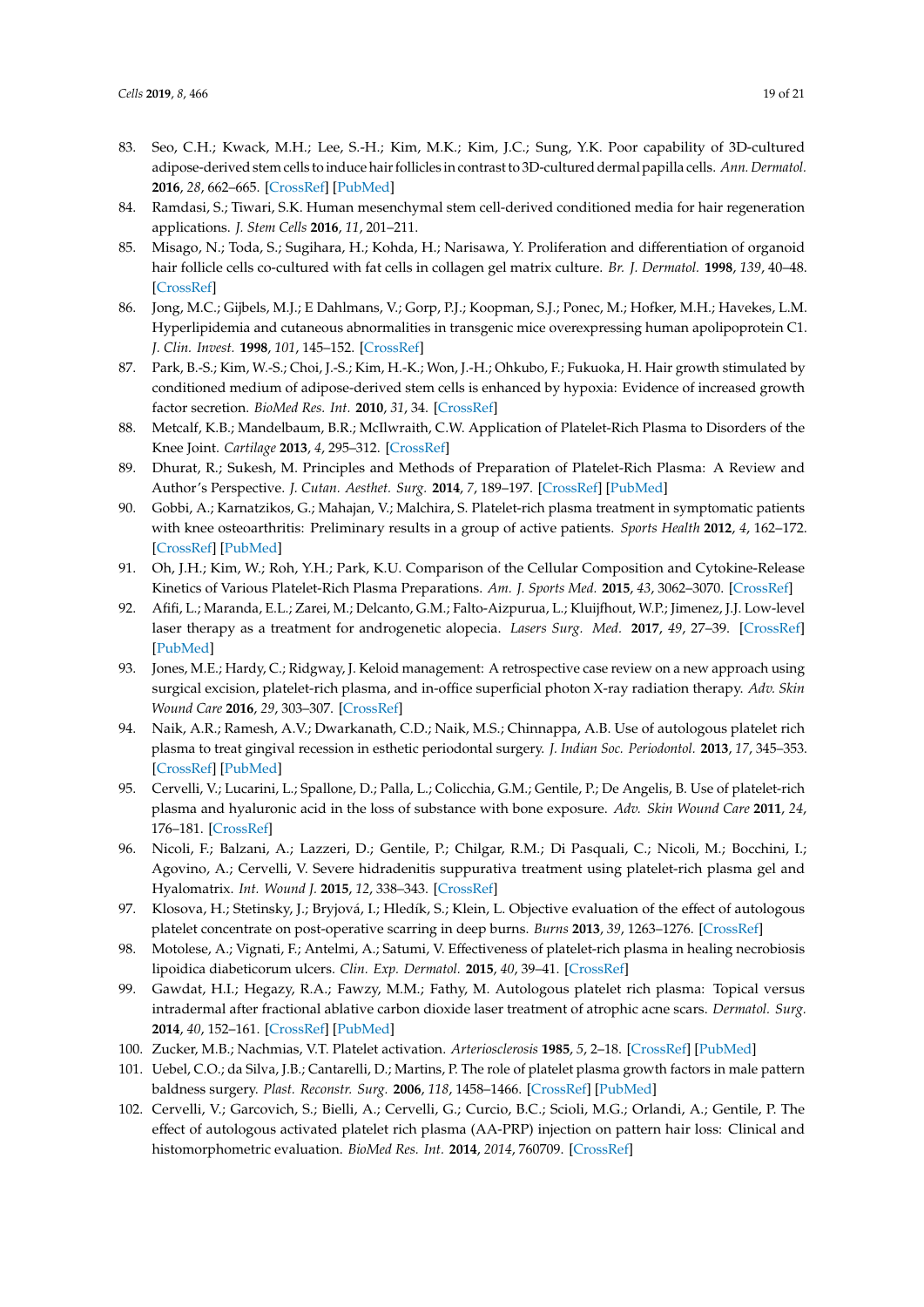- <span id="page-19-0"></span>103. Gkini, M.A.; Kouskoukis, A.E.; Tripsianis, G.; Rigopoulos, D.; Kouskoukis, K. Study of platelet-rich plasma injections in the treatment of androgenetic alopecia through a one-year period. *J. Cutan. Aesthet. Surg.* **2014**, *7*, 213–219. [\[CrossRef\]](http://dx.doi.org/10.4103/0974-2077.150743)
- <span id="page-19-1"></span>104. Hodak, E.; Gottlieb, A.B.; Anzilotti, M.; Krueger, J.G. The insulin-like growth factor 1 receptor is expressed by epithelial cells with proliferative potential in human epidermis and skin appendages: Correlation of increased expression with epidermal hyperplasia. *J. Investig. Dermatol.* **1996**, *106*, 564–570. [\[CrossRef\]](http://dx.doi.org/10.1111/1523-1747.ep12344044) [\[PubMed\]](http://www.ncbi.nlm.nih.gov/pubmed/8648195)
- <span id="page-19-2"></span>105. Ristow, H.J.; Messmer, T.O. Basic fibroblast growth-factor and insulin-like growth factor-I are strong mitogens for cultured mouse keratinocytes. *J. Cell Physiol.* **1988**, *137*, 277–284. [\[CrossRef\]](http://dx.doi.org/10.1002/jcp.1041370210)
- <span id="page-19-3"></span>106. Matsumoto, K.; Hashimoto, K.; Hashiro, M.; Yoshimasa, H.; Yoshikawa, K. Modulation of growth and differentiation in normal human keratinocytes by transforming growth-factor-beta. *J. Cell Physiol.* **1990**, *145*, 95–101. [\[CrossRef\]](http://dx.doi.org/10.1002/jcp.1041450114) [\[PubMed\]](http://www.ncbi.nlm.nih.gov/pubmed/2211846)
- <span id="page-19-4"></span>107. Shipley, G.D.; Pittelkow, M.R.; Wille, J.J.; E Scott, R.; Moses, H.L. Reversible inhibition of normal human prokeratinocyte proliferation by type-beta transforming growth factor-growth inhibitor in serum-free medium. *Cancer Res.* **1986**, *46*, 2068–2071.
- <span id="page-19-5"></span>108. Born, G.V.R. Aggregation of blood platelets by adenosine diphosphate and its reversal. *Nature* **1962**, *194*, 927–929. [\[CrossRef\]](http://dx.doi.org/10.1038/194927b0) [\[PubMed\]](http://www.ncbi.nlm.nih.gov/pubmed/13871375)
- <span id="page-19-6"></span>109. Kiso, M.; Hamazaki, T.S.; Itoh, M.; Kikuchi, S.; Nakagawa, H.; Okochi, H. Synergistic effect of PDGF and FGF2 for cell proliferation and hair inductive activity in murine vibrissal dermal papilla in vitro. *J. Dermatol. Sci.* **2015**, *79*, 110–118. [\[CrossRef\]](http://dx.doi.org/10.1016/j.jdermsci.2015.04.007)
- <span id="page-19-7"></span>110. Pierce, G.F.; A Mustoe, T.; Lingelbach, J.; Masakowski, V.R.; Griffin, G.L.; Senior, R.M.; Deuel, T.F. Platelet-derived growth-factor and transforming growth factor-beta enhance tissue-repair activities by unique mechanisms. *J. Cell Biol.* **1989**, *109*, 429–440. [\[CrossRef\]](http://dx.doi.org/10.1083/jcb.109.1.429) [\[PubMed\]](http://www.ncbi.nlm.nih.gov/pubmed/2745556)
- <span id="page-19-8"></span>111. Li, Z.J.; Choi, H.-I.; Choi, D.-K.; Sohn, K.-C.; Seo, Y.-J.; Lee, J.-H.; Lee, Y.; Choi, H.; Sohn, K.; Im, M.; et al. Autologous platelet-rich plasma: A potential therapeutic tool for promoting hair growth. *Dermatol. Surg.* **2012**, *38*, 1040–1046. [\[CrossRef\]](http://dx.doi.org/10.1111/j.1524-4725.2012.02394.x)
- <span id="page-19-9"></span>112. Robinson, M.J.; Cobb, M.H. Mitogen-activated protein kinase pathways. *Curr. Opin. Cell Biol.* **1997**, *9*, 180–186. [\[CrossRef\]](http://dx.doi.org/10.1016/S0955-0674(97)80061-0)
- <span id="page-19-10"></span>113. Lichtenberger, B.M.; Mastrogiannaki, M.; Watt, F.M. Epidermal β -catenin activation remodels the dermis via paracrine signalling to distinct fibroblast lineages. *Nat. Commun.* **2016**, *7*, 1–13. [\[CrossRef\]](http://dx.doi.org/10.1038/ncomms10537) [\[PubMed\]](http://www.ncbi.nlm.nih.gov/pubmed/26837596)
- <span id="page-19-11"></span>114. Ahmad, S.; Singh, N.; Glazer, R.I. Role of AKT1 in 17 β -estradiol-and insulin-like growth factor 1 (IGF-1)-dependent proliferation and prevention of apoptosis in MCF-7 breast carcinoma cells. *Biochem. Pharmacol.* **1999**, *58*, 425–430. [\[CrossRef\]](http://dx.doi.org/10.1016/S0006-2952(99)00125-2)
- <span id="page-19-12"></span>115. Yang, J.; Zhao, S.L.; Yang, X.L.; Zhang, H.; Zheng, P.; Wu, H. Inhibition of B-cell apoptosis is mediated through increased expression of Bcl-2 in patients with rheumatoid arthritis. *Int. J. Rheum. Dis.* **2016**, *19*, 134–140. [\[CrossRef\]](http://dx.doi.org/10.1111/1756-185X.12706) [\[PubMed\]](http://www.ncbi.nlm.nih.gov/pubmed/26176566)
- <span id="page-19-13"></span>116. Gentile, P.; Garcovich, S.; Scioli, M.G.; Bielli, A.; Orlandi, A.; Cervelli, V. Mechanical and Controlled PRP Injections in Patients Affected by Androgenetic Alopecia. *J. Vis. Exp.* **2018**, *27*, 131. [\[CrossRef\]](http://dx.doi.org/10.3791/56406)
- <span id="page-19-14"></span>117. Hamberg, M.; Svensson, J.; Samuelsson, B. Thromboxanes—New group of biologically-active compounds derived from prostaglandin endoperoxides. *Proc. Natl. Acad. Sci. USA* **1975**, *72*, 2994–2998. [\[CrossRef\]](http://dx.doi.org/10.1073/pnas.72.8.2994)
- <span id="page-19-15"></span>118. Liu, X.; Bai, T.; Li, M.; Li, L.; Chi, G.; Liu, J.Y.; Zhang, X.; Wang, Y.; Gao, Y.; Xu, H.; et al. Maintenance of high proliferation and multipotent potential of human hair follicle-derived mesenchymal stem cells by growth factors. *Int. J. Mol. Med.* **2013**, *31*, 913–921.
- <span id="page-19-16"></span>119. Yu, H.; Fang, D.; Kumar, S.M.; Li, L.; Nguyen, T.K.; Acs, G.; Herlyn, M.; Xu, X. Isolation of a novel population of multipotent adult stem cells from human hair follicles. *Am. J. Pathol.* **2006**, *168*, 1879–1888. [\[CrossRef\]](http://dx.doi.org/10.2353/ajpath.2006.051170)
- <span id="page-19-17"></span>120. Cotsarelis, G.; Sun, T.T.; Lavker, R.M. Label-retaining cells reside in the bulge area of pilosebaceous unit: Implications for follicular stem cells, hair cycle, and skin carcinogenesis. *Cell* **1990**, *61*, 1329–1337. [\[CrossRef\]](http://dx.doi.org/10.1016/0092-8674(90)90696-C)
- <span id="page-19-18"></span>121. Tumbar, T.; Guasch, G.; Greco, V.; Blanpain, C.; Lowry, W.E.; Rendl, M.; Fuchs, E. Defining the epithelial stem cell niche in skin. *Science* **2004**, *303*, 359–363. [\[CrossRef\]](http://dx.doi.org/10.1126/science.1092436) [\[PubMed\]](http://www.ncbi.nlm.nih.gov/pubmed/14671312)
- <span id="page-19-19"></span>122. Morris, R.J.; Liu, Y.; Marles, L.; Yang, Z.; Trempus, C.; Li, S.; Lin, J.S.; A Sawicki, J.; Cotsarelis, G. Capturing and profiling adult hair follicle stem cells. *Nat. Biotechnol.* **2004**, *22*, 411–417. [\[CrossRef\]](http://dx.doi.org/10.1038/nbt950) [\[PubMed\]](http://www.ncbi.nlm.nih.gov/pubmed/15024388)
- <span id="page-19-20"></span>123. Taylor, G.; Lehrer, M.S.; Jensen, P.J.; Sun, T.-T.; Lavker, R.M. Involvement of follicular stem cells in forming not only the follicle but also the epidermis. *Cell* **2000**, *102*, 451–461. [\[CrossRef\]](http://dx.doi.org/10.1016/S0092-8674(00)00050-7)